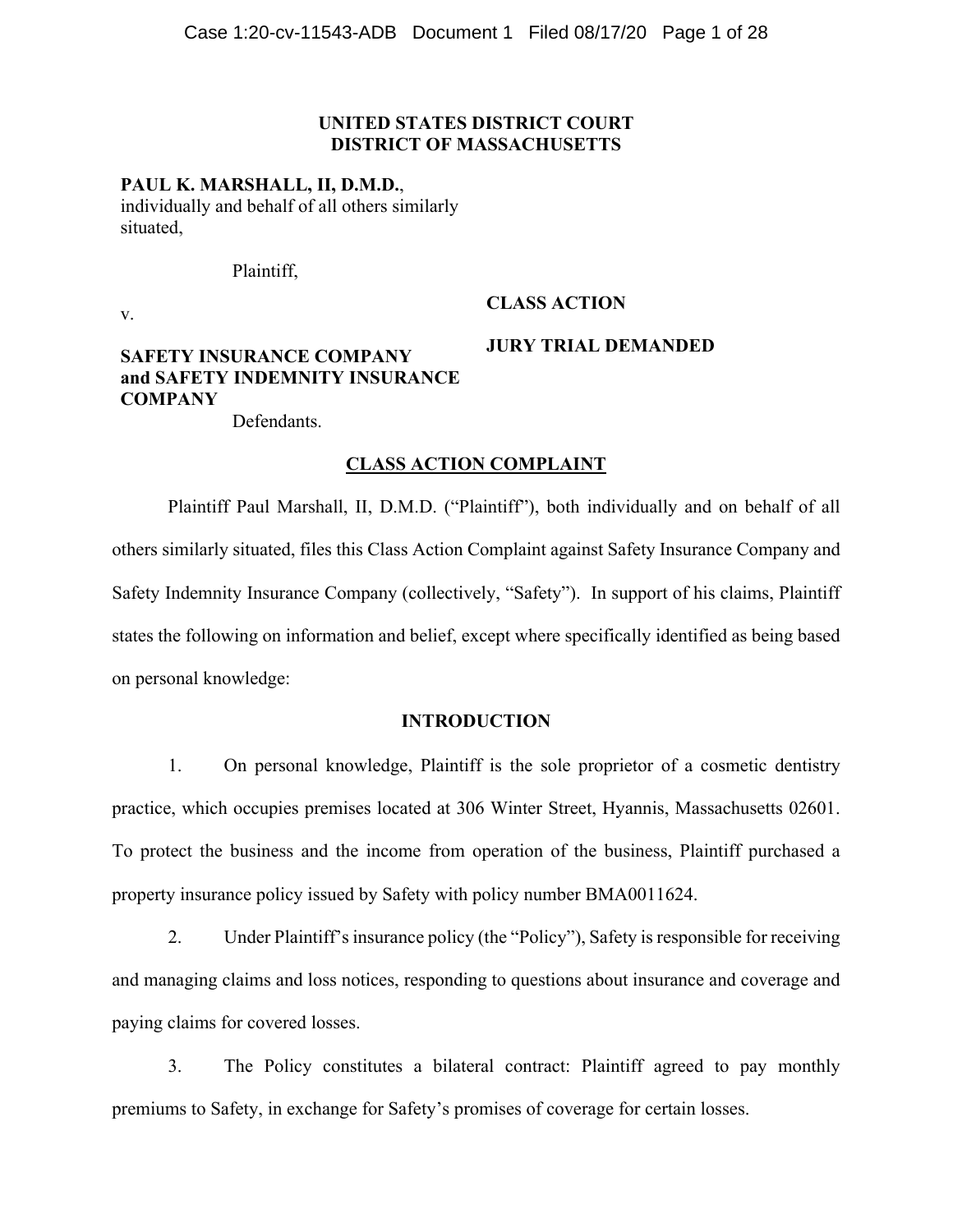## Case 1:20-cv-11543-ADB Document 1 Filed 08/17/20 Page 2 of 28

4. Among other types of coverage, the Policy protects Plaintiff against a loss of business income due to a "suspension" of the business's "operations" due to direct physical loss of or damage to property at the premises of the business. This type of coverage is often referred to as business interruption coverage.

5. The Policy also provides "Extra Expense" coverage, under which Safety promised to pay expenses incurred that would not have been incurred absent the physical loss of or physical damage to property at the premises of the business.

6. Additionally, the Policy provides "Civil Authority" coverage, under which Safety promised to pay for loss of business income sustained when the action of a civil authority prohibits access to the business premises.

7. Plaintiff duly complied with his obligations under the Policy, and paid the requisite premiums.

8. Beginning in March 2020, Plaintiff was forced to suspend business operations due to the novel coronavirus, SARS-CoV-2, which causes the infectious disease referred to as COVID-19 (hereinafter "COVID-19") and/or related actions of civil authorities prohibiting access to and occupancy of the business. This suspension of the business's operations has caused Plaintiff to suffer significant losses and expenses.

9. Under the Policy, Safety promised to cover Plaintiff's losses and expenses, and is obligated to pay for them. But in blatant breach of these contractual obligations, as well as Massachusetts General Laws Chapter 93A, §§ 2 and 11 and Chapter 176D § 9, Safety has refused to pay for these losses and expenses.

10. Safety has failed to pay for similar losses and expenses of other insureds holding policies that are, in all material respects, identical.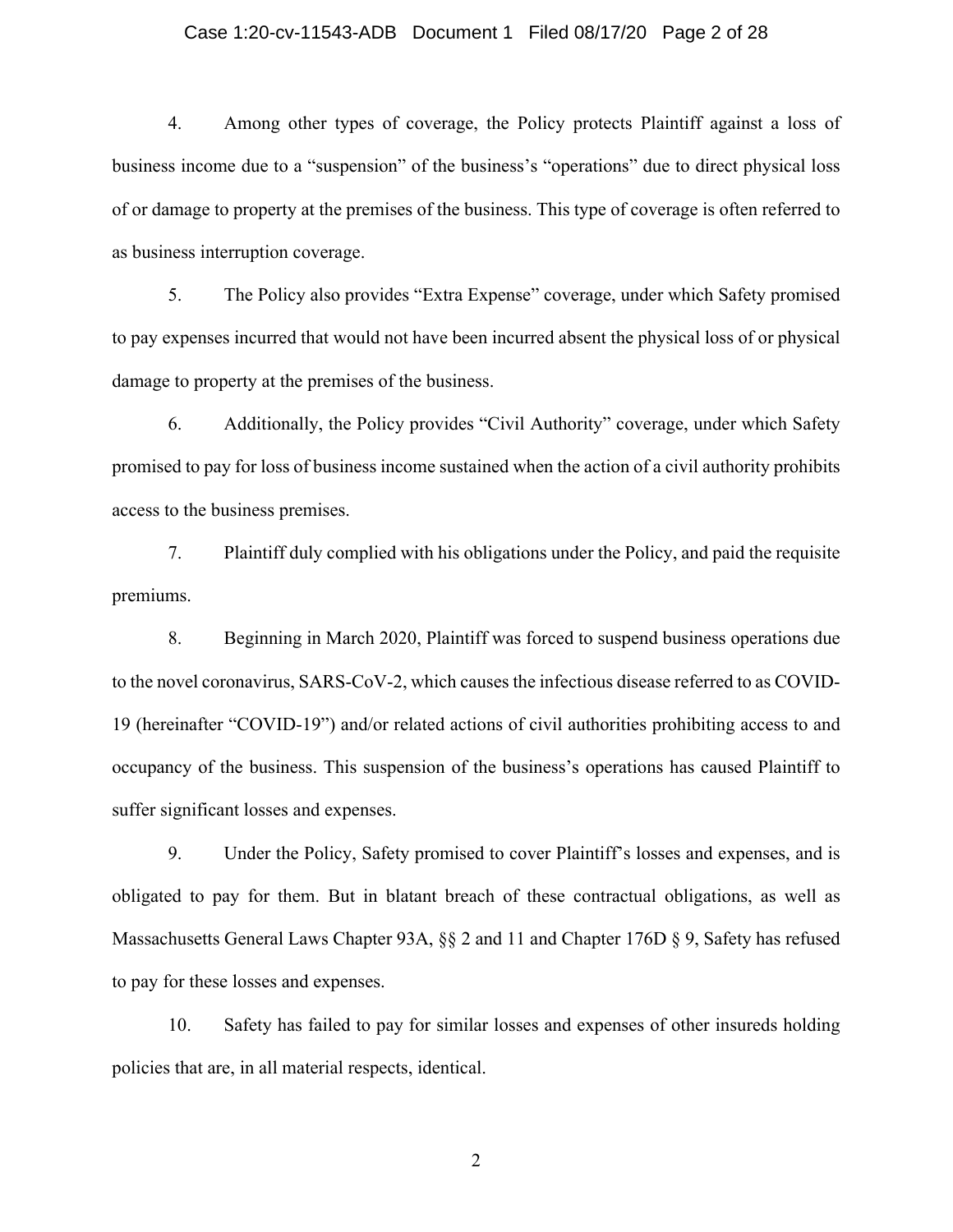#### **THE PARTIES**

11. On personal knowledge, Plaintiff Paul K. Marshall, II, D.M.D. is a Massachusetts resident and sole proprietor of a cosmetic dentistry practice which occupies premises located at 306 Winter Street, Hyannis, Massachusetts 02601.

12. Defendant Safety Insurance Company is a corporation organized under the laws of the Commonwealth of Massachusetts, with its principal place of business located at 20 Custom House Street, Boston, Massachusetts 02110.

13. Defendant Safety Indemnity Insurance Company is a corporation organized under the laws of the Commonwealth of Massachusetts, with its principal place of business located at 20 Custom House Street, Boston, Massachusetts 02110.

14. Defendant Safety Insurance Company and Defendant Safety Indemnity Insurance Company are referred to herein collectively as "Safety". According to its website, Safety is "one of the leading providers of Property and Casualty Insurance in Massachusetts, New Hampshire and Maine." https://www.safetyinsurance.com/about/index.html.

## **JURISDICTION AND VENUE**

15. This Court has subject matter jurisdiction over the claims asserted in this action under 28 U.S.C. § 1332(d) because there is complete diversity between Safety and at least one member of each class; there are more than one hundred members of each class; and the amount in controversy exceeds \$5,000,000 exclusive of interest and costs. This Court also has subject matter jurisdiction under 28 U.S.C. §§ 2201 and 2202 and is authorized to grant declaratory relief under these statutes.

16. Venue is proper in this District pursuant to 28 U.S.C. § 1391(b)(2) because Safety resides within this District, a substantial part of the events and/or omissions giving rise to the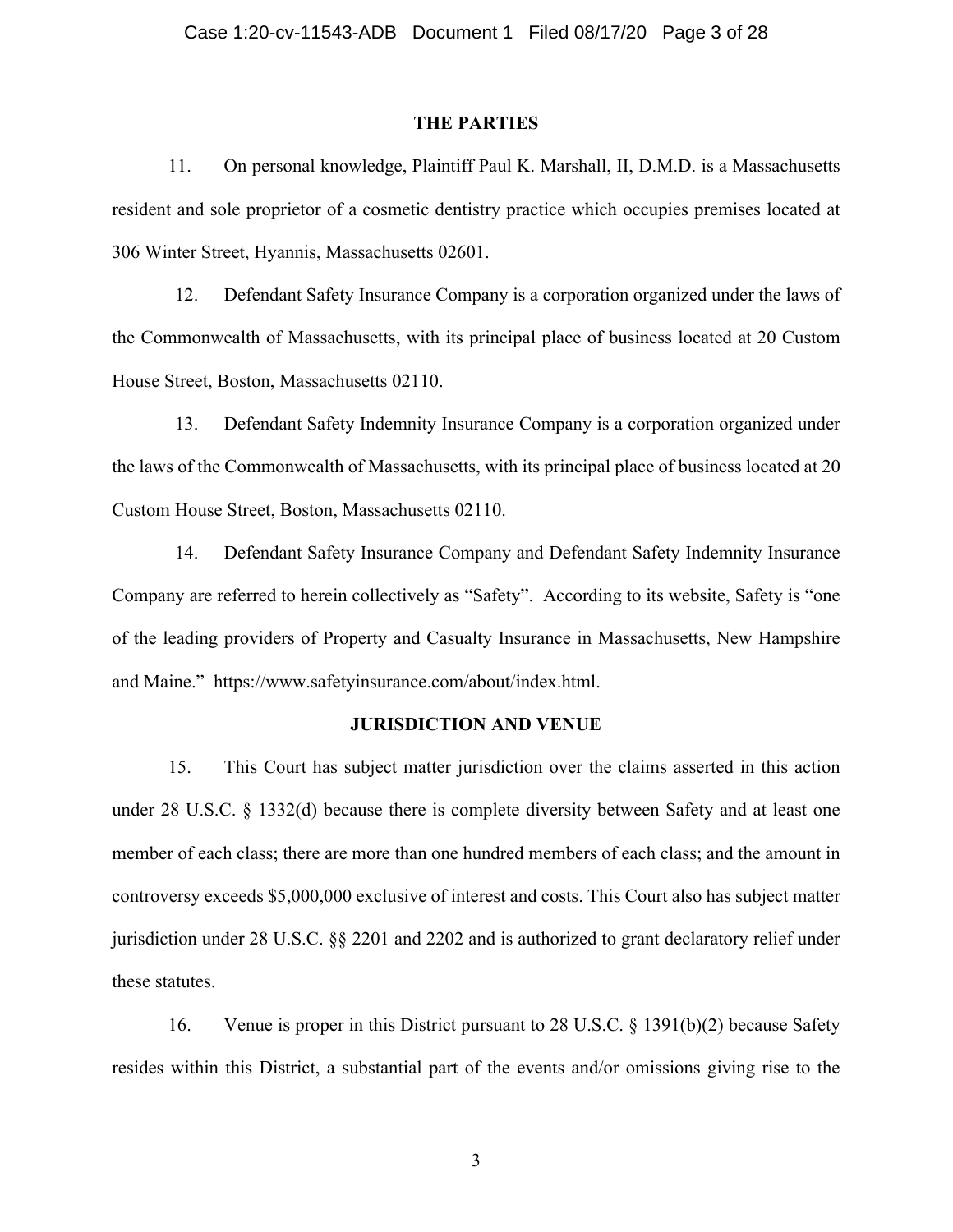#### Case 1:20-cv-11543-ADB Document 1 Filed 08/17/20 Page 4 of 28

claims occurred within this District and property that is subject of the action is located in this District.

17. This Court has personal jurisdiction over Safety because Safety resides in Massachusetts, Plaintiff's claims arise out of, among other things, Safety conducting, engaging in, and/or carrying on business in Massachusetts, including, but not limited to, marketing its insurance policies and services within Massachusetts, developing relationships with brokers, agents, and customers within Massachusetts for the purpose of insuring property within Massachusetts; contracting to insure property in Massachusetts, including, but not limited to, the premises insured under Plaintiff's Policy; breaching contracts, including Plaintiff's Policy, in Massachusetts by failing to perform acts required by contract to be performed in Massachusetts; and investigating (or failing to investigate) and determining claims for insurance coverage made in Massachusetts, including claims made under Plaintiff's Policy.

## **FACTUAL BACKGROUND**

## *The Policy*

18. On personal knowledge, on or about January 29, 2020, Plaintiff renewed his insurance policy with Safety. The policy has a policy period of January 29, 2020 to January 29, 2021. The scheduled premises under the policy is 306 Winter Street, Hyannis, Massachusetts  $02601.<sup>1</sup>$ 

19. The Policy is an all-risk insurance policy. In an all-risk insurance policy, all risks of loss are covered unless they are specifically excluded.

20. Consistent with the all-risk nature of the Policy, Safety specifically agreed to pay

<sup>&</sup>lt;sup>1</sup> A true and correct copy of the policy that was provided to Plaintiff is attached to this complaint as Exhibit "A" and incorporated herein by reference. The Policy's identification of "Paul Marshall, III, DMD" as the insured is a typographical error.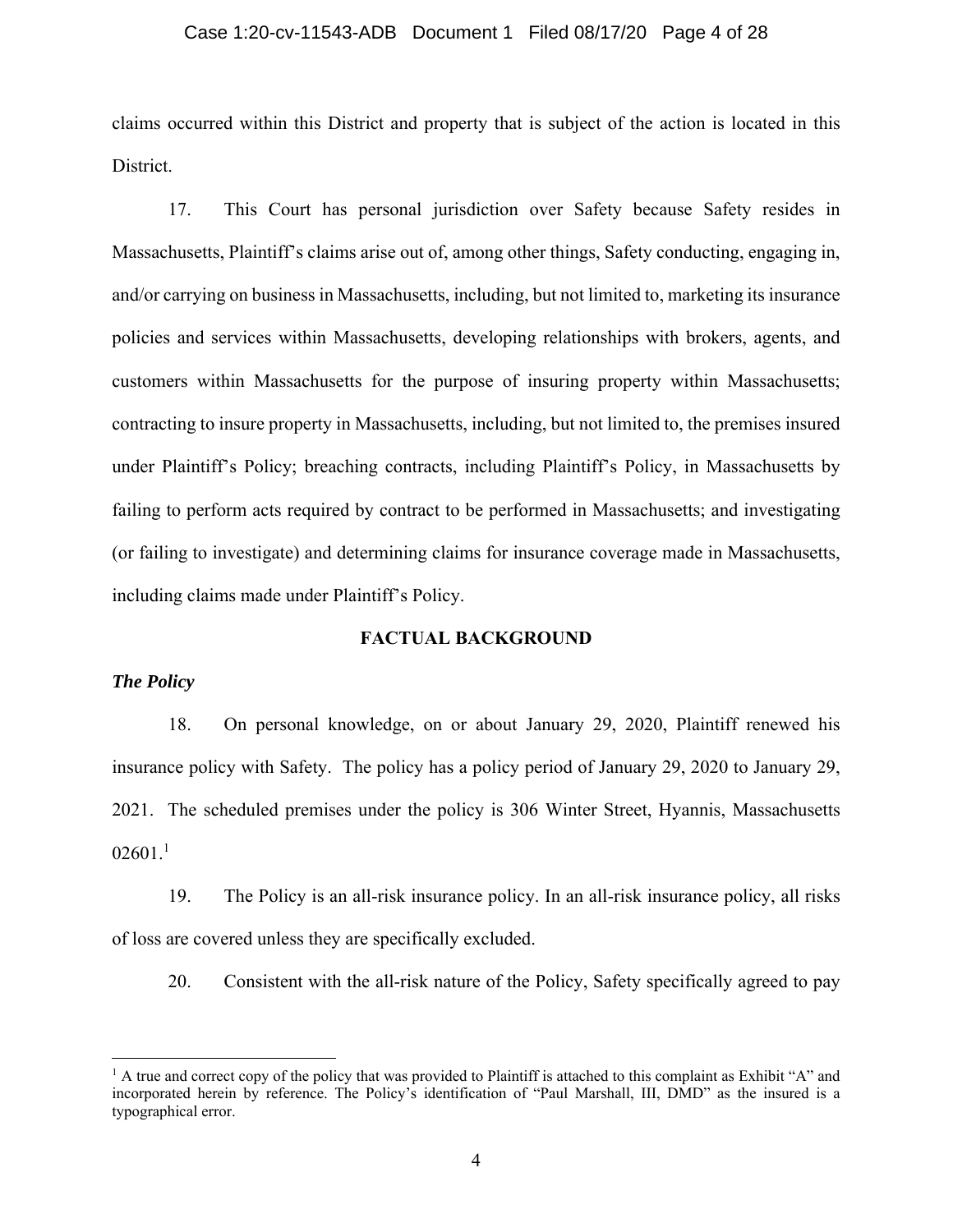## Case 1:20-cv-11543-ADB Document 1 Filed 08/17/20 Page 5 of 28

for "direct physical loss of or damaged to Covered Property … caused by or resulting from any Covered Cause of Loss."

21. In the Policy, Safety also promised to pay for losses of business income sustained as a result of perils not excluded under the Policy. In particular, Safety promised to pay for "the actual loss of Business Income you sustain due to the necessary suspension of your 'operations' during the 'period of restoration.'" This coverage is specifically provided for in a section of the policy entitled "Business Income."

22. Each of the operative terms of this coverage provision is defined as follows.

23. "Business Income" means "(i) Net Income (Net Profit or Loss before income taxes)

that would have been earned or incurred if no physical loss or damage had occurred….; and (ii)

Continuing normal operating expenses incurred, including payroll."

- 24. "Operations" means "your business activities occurring at the described premises."
- 25. "Period of restoration" means the period of time that:
	- a. Begins:

(1) Immediately after the time of direct physical loss or damage for Business Income Coverage; or

(2) Immediately after the time of direct physical loss or damage for Extra Expense Coverage;

caused by or resulting from any Covered Cause of Loss at the described premises; and

b. Ends on the earlier of:

(1) The date when the property at the described premises should be repaired, rebuilt or replaced with reasonable speed and similar quality; or

(2) The date when business is resumed at a new permanent location

26. "Covered Cause of Loss" means "Risks of Direct Physical Loss" unless excluded

or limited.

27. Another type of coverage provided by the Policy is for Extra Expense. This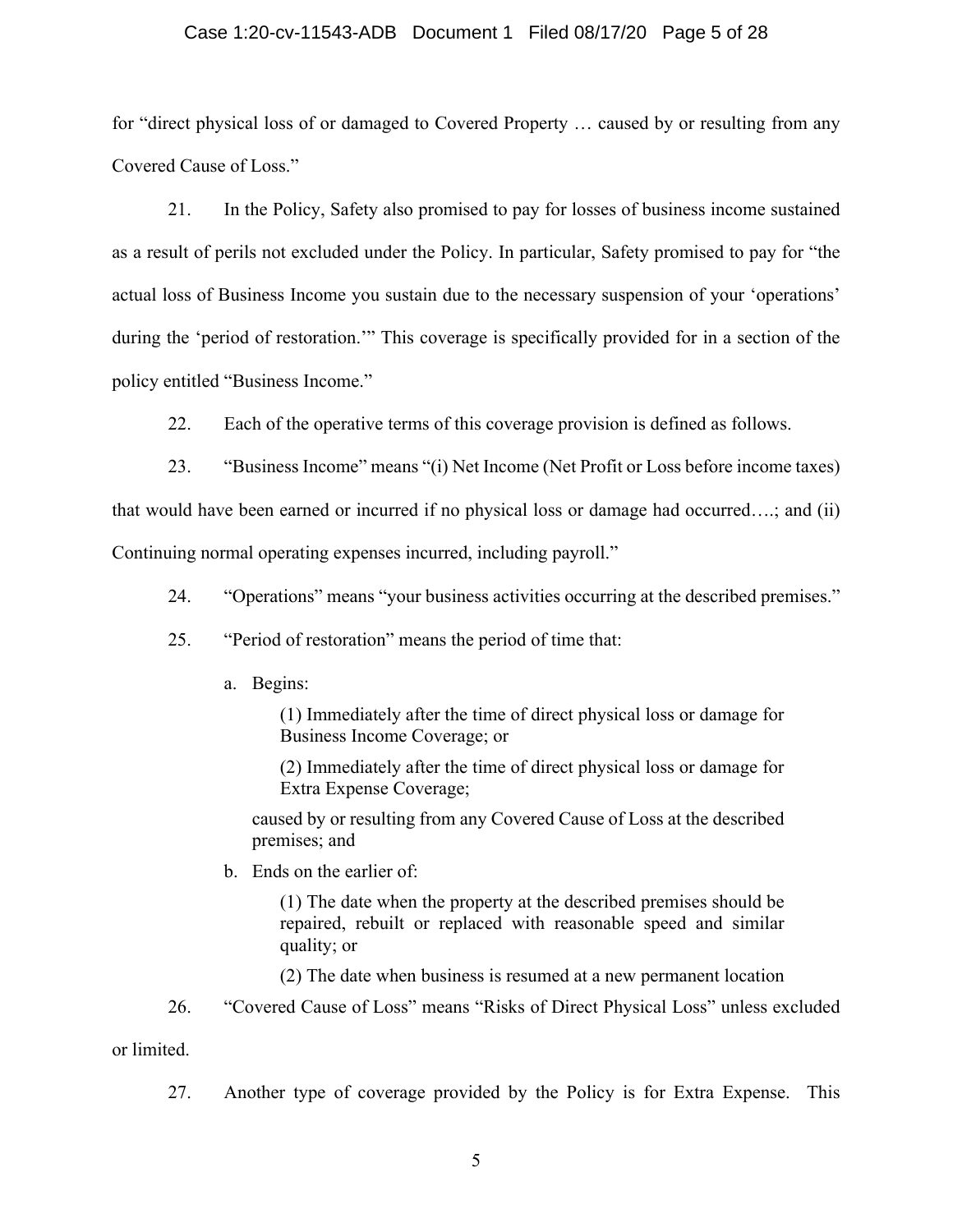## Case 1:20-cv-11543-ADB Document 1 Filed 08/17/20 Page 6 of 28

coverage is specifically provided for in a section of the Policy titled "Extra Expense."

28. Pursuant to this section of the Policy, Safety promised to pay for "necessary Extra Expense you incur during the 'period of restoration' that you would not have incurred if there had been no direct physical loss or damage to the property at the described premises."

29. Additionally, under the Policy, Safety also promised to provide coverage for "Extended Business Income." Specifically, Safety promised to:

pay for the actual loss of Business Income you incur during the period that:

(a) Begins on the date property except finished stock is actually repaired, rebuilt or replaced and 'operations' are resumed; and

(b) Ends on the earlier of:

(i) The date you could restore your "operations", with reasonable speed, to the level which would generate the Business Income amount that would have existed if no direct physical loss or damage had occurred; or

(ii) 30 consecutive days after the date determined in  $(2)(a)$  above.

30. The Policy also provides "Civil Authority" coverage for "the actual loss of Business Income you sustain and necessary Extra Expense caused by action of civil authority that prohibits access to the described premises due to direct physical loss of or damage to property, other than at the described premises, caused by or resulting from any Covered Cause of Loss." This coverage for Business Income begins "immediately after the time of that action and will apply for a period of up to 30 consecutive days after coverage begins." This coverage for Extra Expense "will begin immediately after the time of that action and ends: (1) 30 consecutive days after the time of that action; or (2) When your Business Income coverage ends; whichever is later."

31. This Civil Authority provision is an independent basis for business interruption coverage. That is, it can be triggered even when the standard business interruption coverage is not.

32. Plaintiff's Policy does not contain any exclusion that would apply to allow Safety to deny coverage for losses caused by the interruption of Plaintiff's business operations and the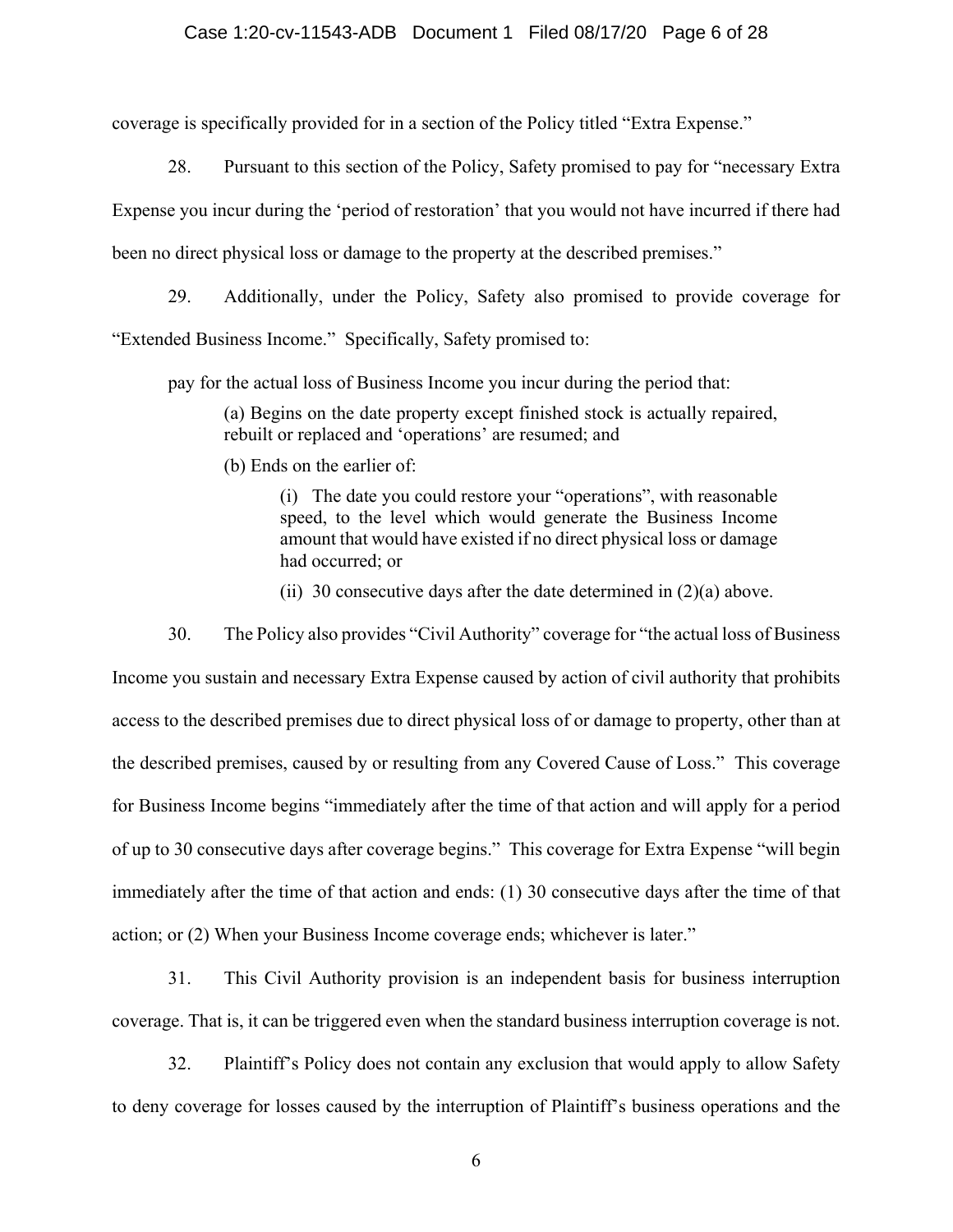## Case 1:20-cv-11543-ADB Document 1 Filed 08/17/20 Page 7 of 28

actions of civil authorities.

33. Loss of use of property that has not been physically altered constitutes "physical loss of or damage to Covered Property" for purposes of insurance coverage under the Policy.

34. As the drafter of the Policy, if Safety had wished to exclude loss of use of property that has not been physically altered or deformed from coverage as "physical loss of or damage to Covered Property," it could have used explicit language to do so, but did not.

35. Accordingly, because the Policy is an all-risk policy and does not specifically exclude the losses that Plaintiff has suffered, those losses are covered.

## *Plaintiff's covered losses*

36. The presence of novel coronavirus, SARS-CoV-2, is pervasive and has permeated the Commonwealth of Massachusetts, the country and the globe. There have been confirmed cases of COVID-19 in every city and town in the Commonwealth, including over 4,00 confirmed cases in the town of Barnstable and over 1,800 confirmed cases in Barnstable County. https://www.mass.gov/info-details/covid-19-response-reporting. The public health emergency created by COVID-19 has prompted actions by civil authorities throughout the United States ("Civil Authority Actions"), including, but not limited to, the Commonwealth of Massachusetts.

37. Consistent with the actions of all states nationwide, on March 10, 2020, the Governor of Massachusetts, Charlie Baker, declared a public health emergency in response to the appearance of COVID-19 in the Commonwealth of Massachusetts. As of that date, according to the Centers for Disease Control and Prevention (the "CDC"), there were more than 600 confirmed cases of COVID-19 in the United States, and 25 of those cases resulted in death. In addition, as of that date, Governor Baker reported that there were 91 presumed positive cases of COVID-19 in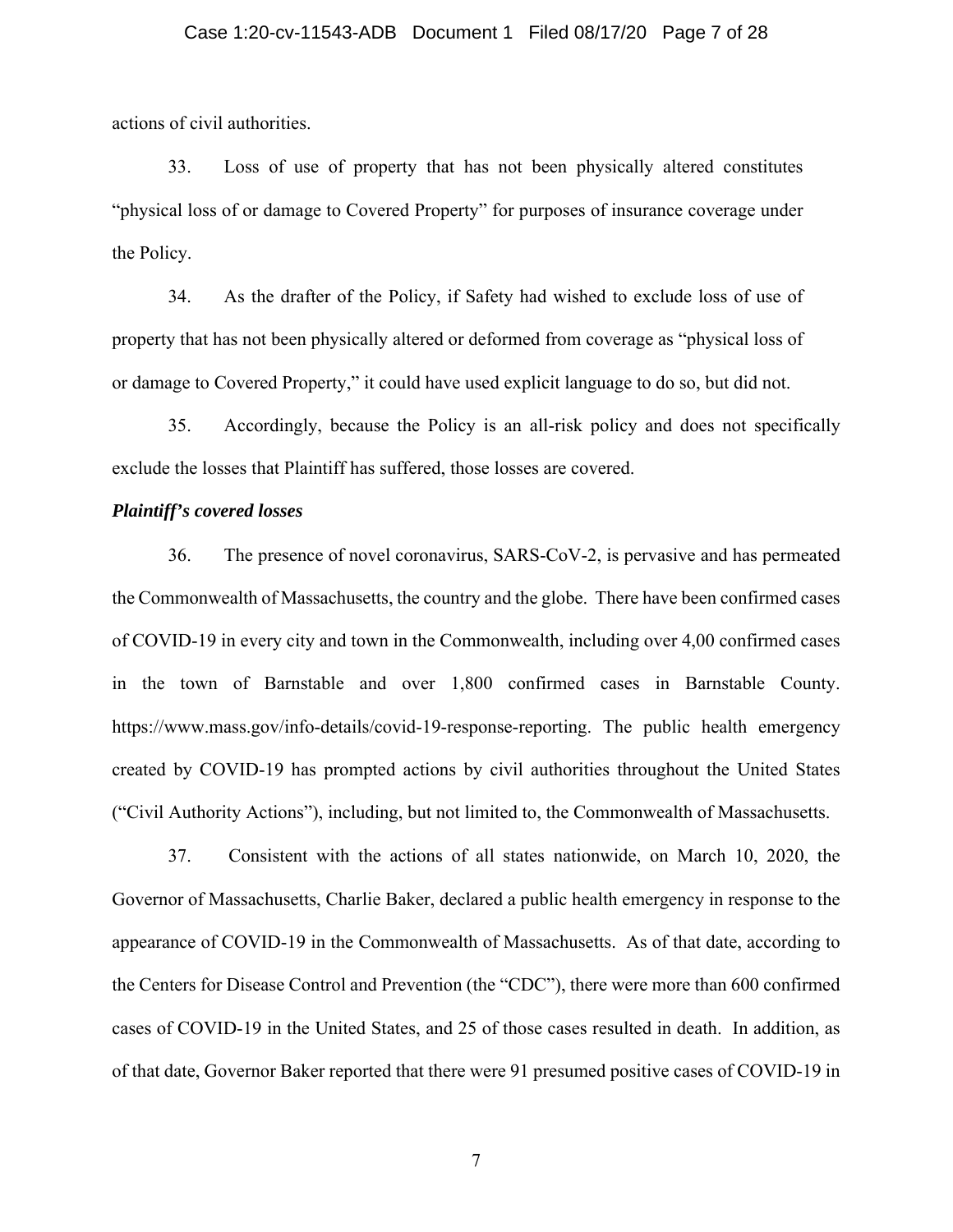#### Case 1:20-cv-11543-ADB Document 1 Filed 08/17/20 Page 8 of 28

the Commonwealth.

38. As of March 22, 2020, the Massachusetts Department of Public Health had reported 646 cases of COVID-19, including 5 deaths, in the Commonwealth of Massachusetts, affecting 13 of the Commonwealth's 14 counties.

39. On March 23, 2020, Governor Baker issued COVID-19 Order No. 13, which required all businesses and organizations that do not provide COVID-19 essential services to close their physical workplaces and facilities to workers, customers and the public from 12:00 noon on March 24, 2020 to 12:00 noon on April 7, 2020. On March 31, 2020, Governor Baker issued COVID-19 Order No. 21, which extended the closures required by COVID-19 Order No. 13 to May 4, 2020. On April 28, Governor Baker issued COVID-19 Order No. 30, which extended the closures required by COVID-19 Order Nos. 13 and 21 to May 18, 2020. Although the restrictions on businesses put in place by these Orders have been lifted gradually since May 18, 2020, many restrictions remain in effect.

40. As a result of the foregoing facts and circumstances, there has been direct physical loss of and/or damage to property at the premises covered under Plaintiff's policy by, among other things, the property being damaged, access to the property being denied, patients being prevented from physically occupying the property, the property being physically uninhabitable by patients, the function of the property being nearly eliminated or destroyed, and/or a suspension of business operations occurring at the property. Plaintiff did not treat patients from approximately March 13, 2020 until June 8, 2020 with the exception of very few patients that he treated on an emergency basis. Plaintiff has also incurred extra expenses in connection with his efforts to avoid or minimize the suspension of business operations, continue business operations, and repair or replace property, including, but not limited to, expenses related to the installation of new equipment and fixtures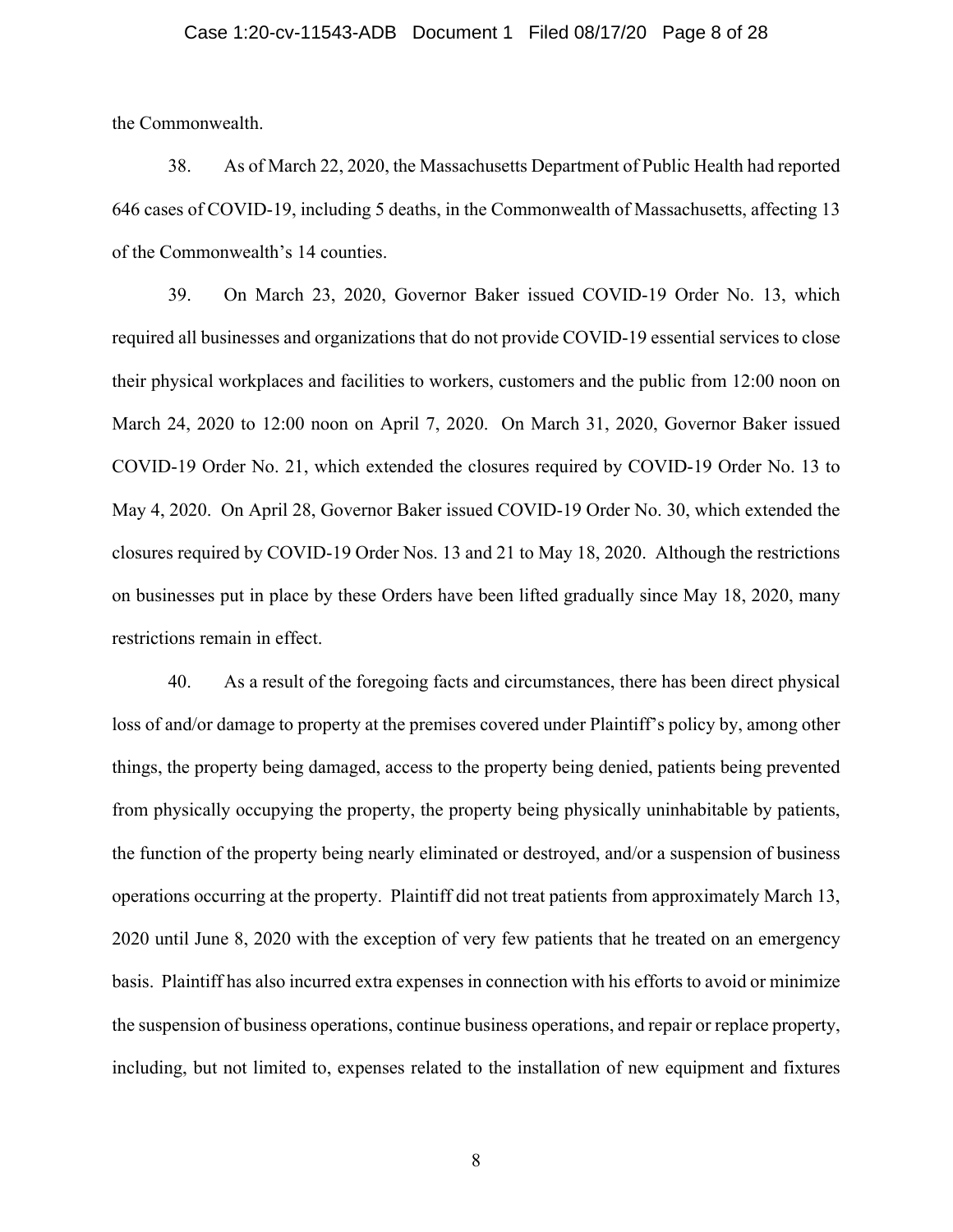## Case 1:20-cv-11543-ADB Document 1 Filed 08/17/20 Page 9 of 28

designed to minimize the spread of COVID-19, expenses related to the purchase of personal protective equipment (PPE) and other supplies and expenses related to cleaning and sanitizing the premises, that he would not otherwise have incurred absent the direct physical loss and/or physical damage to property at the insured premises.

41. Plaintiff's business has suffered a suspension of normal business operations as defined in the Policy in terms of a significant slowdown of business operations, sustained losses of business income, and incurred expenses.

42. These losses and expenses have continued to accrue through the date of filing of this action.

43. These losses and expenses are not excluded from coverage under the Policy. And because the Policy is an all-risk policy, and Plaintiff has complied with his contractual obligations, Plaintiff is entitled to payment for these losses and expenses.

44. Accordingly, Plaintiff provided notice of his losses and expenses to Safety, consistent with the terms and procedures of the Policy.

45. But contrary to the plain language of the Policy, and to Safety's corresponding promises and contractual obligations, by letter dated April 28, 2020, Safety, through its counsel, refused to pay for Plaintiff's covered losses and expenses.

## **CLASS ACTION ALLEGATIONS**

46. The class claims all derive directly from a single course of conduct by Safety: its systematic and uniform refusal to pay insureds for covered losses and the actions taken by civil authorities to suspend business operations.

47. Plaintiff brings this action pursuant to Rules 23(a), 23(b)(1), 23(b)(2), and/or  $23(b)(3)$ , as well as  $23(c)(4)$ , of the Federal Rules of Civil Procedure, both individually and on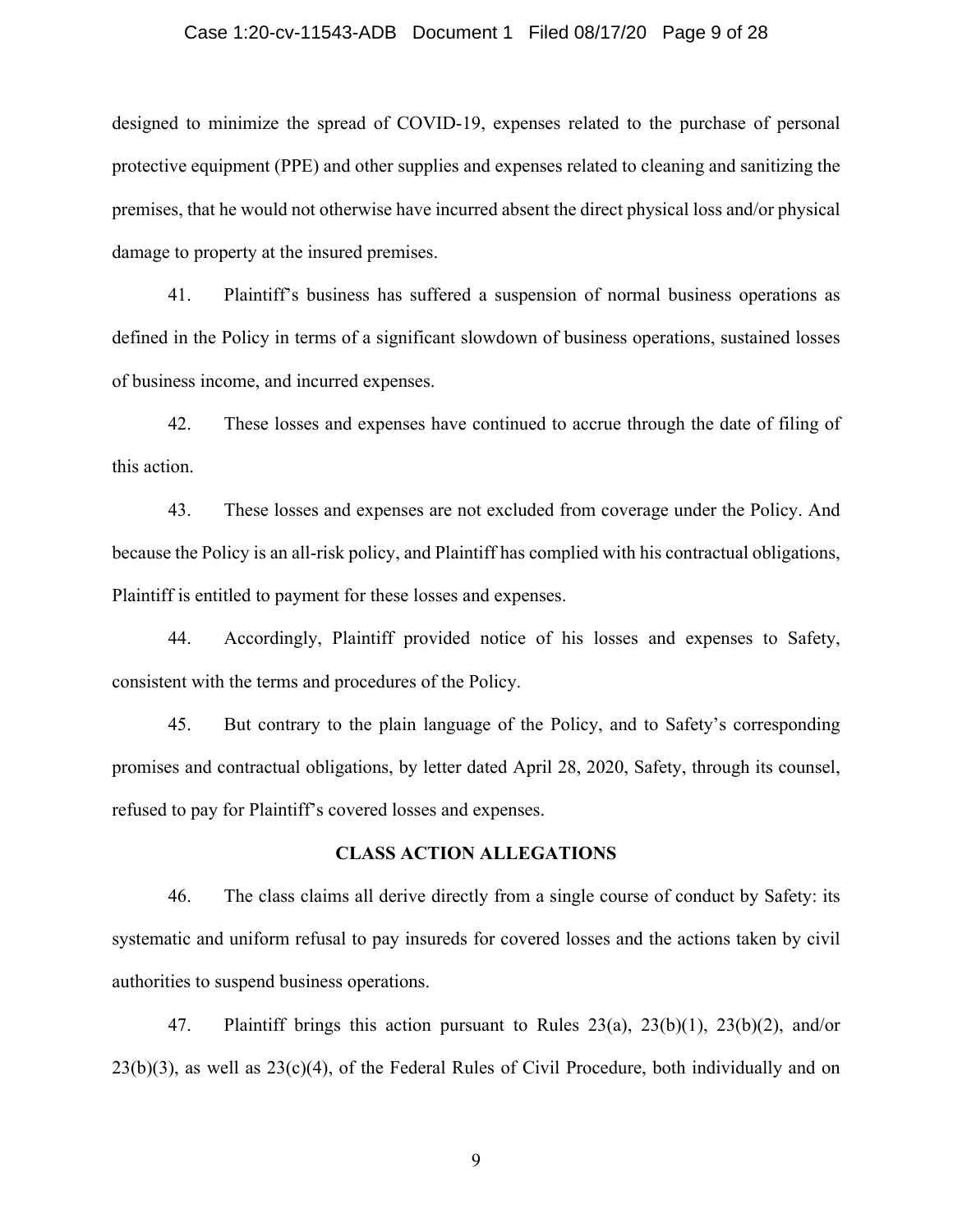## Case 1:20-cv-11543-ADB Document 1 Filed 08/17/20 Page 10 of 28

behalf of all others similarly situated. This action satisfies the numerosity, commonality, typicality, adequacy, predominance, and superiority requirements of those provisions.

48. Plaintiff seeks to represent a class of persons and defined as follows (collectively, the "Class" or "Classes"):

a) All persons and entities with Business Income coverage and/or Extended Business Income coverage under a property insurance policy issued by Safety that suffered a suspension of business operations and for which Safety has either actually denied or stated that it will deny a claim for the losses or has otherwise failed to acknowledge, accept as a covered loss, or pay for the covered losses (the "Business Income Coverage Class").

b) All persons and entities with Extra Expense coverage under a property insurance policy issued by Safety that suffered a suspension of business operations and for which Safety has either actually denied or stated that its will deny a claim for the expenses or has otherwise failed to acknowledge, accept as a covered expense, or pay for the covered expenses (the "Extra Expense Coverage Class").

c) All persons and entities with Civil Authority coverage under a property insurance policy issued by Safety that suffered an actual loss of Business Income and/or Extra Expense caused by an action of a civil authority that prohibited access to the premises, and for which Safety has either actually denied or stated that it will deny a claim for the losses or has otherwise failed to acknowledge, accept as a covered loss, or pay for the covered losses (the "Civil Authority Coverage Class").

49. Excluded from each of the proposed Classes is Safety and any of its members, affiliates, parents, subsidiaries, officers, directors, employees, successors, or assigns;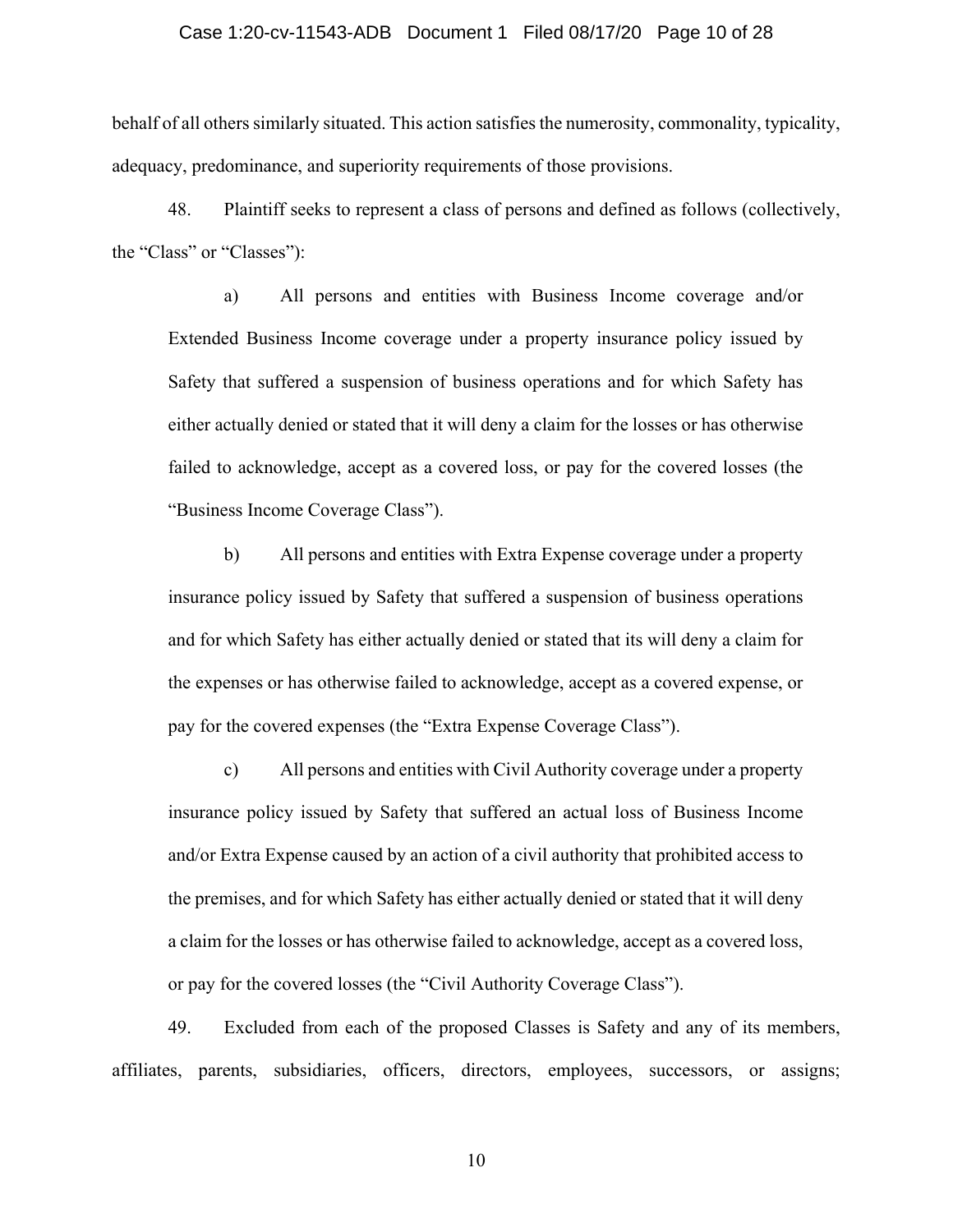## Case 1:20-cv-11543-ADB Document 1 Filed 08/17/20 Page 11 of 28

governmental entities; Class Counsel and their employees; and the judicial officers and Court staff assigned to this case and their immediate family members.

50. Plaintiff reserves the right to modify, expand, or amend the definitions of the proposed Classes, as appropriate, during the course of this litigation.

51. This action has been brought and may properly be maintained on behalf of each Class proposed herein under the criteria of Rule 23 of the Federal Rules of Civil Procedure.

## **Numerosity and Ascertainability**

52. This action satisfies the requirements of Fed. R. Civ. P.  $23(a)(1)$ . The members of each proposed Class are so numerous that individual joinder of all Class members is impracticable. There are, at a minimum, hundreds of members of each proposed Class, and these individuals and entities are spread out across Massachusetts, New Hampshire and Maine.

53. The identity of Class members is ascertainable, as the names and addresses of all Class members can be identified in Safety's or its agents' books and records. Class members may be notified of the pendency of this action by recognized, Court-approved notice dissemination methods, which may include U.S. mail, electronic mail, internet postings, and/or published notice.

## **Predominance of Common Issues**

54. This action satisfies the requirements of Fed. R. Civ. P.  $23(a)(2)$  and  $23(b)(3)$ because this action involves common questions of law and fact that predominate over any questions affecting only individual Class members. Safety issued all-risk policies to all the members of each proposed Class in exchange for payment of premiums by the Class members. The questions of law and fact affecting all Class members include, without limitation, the following:

a) Whether Plaintiff and Class members suffered a covered loss under the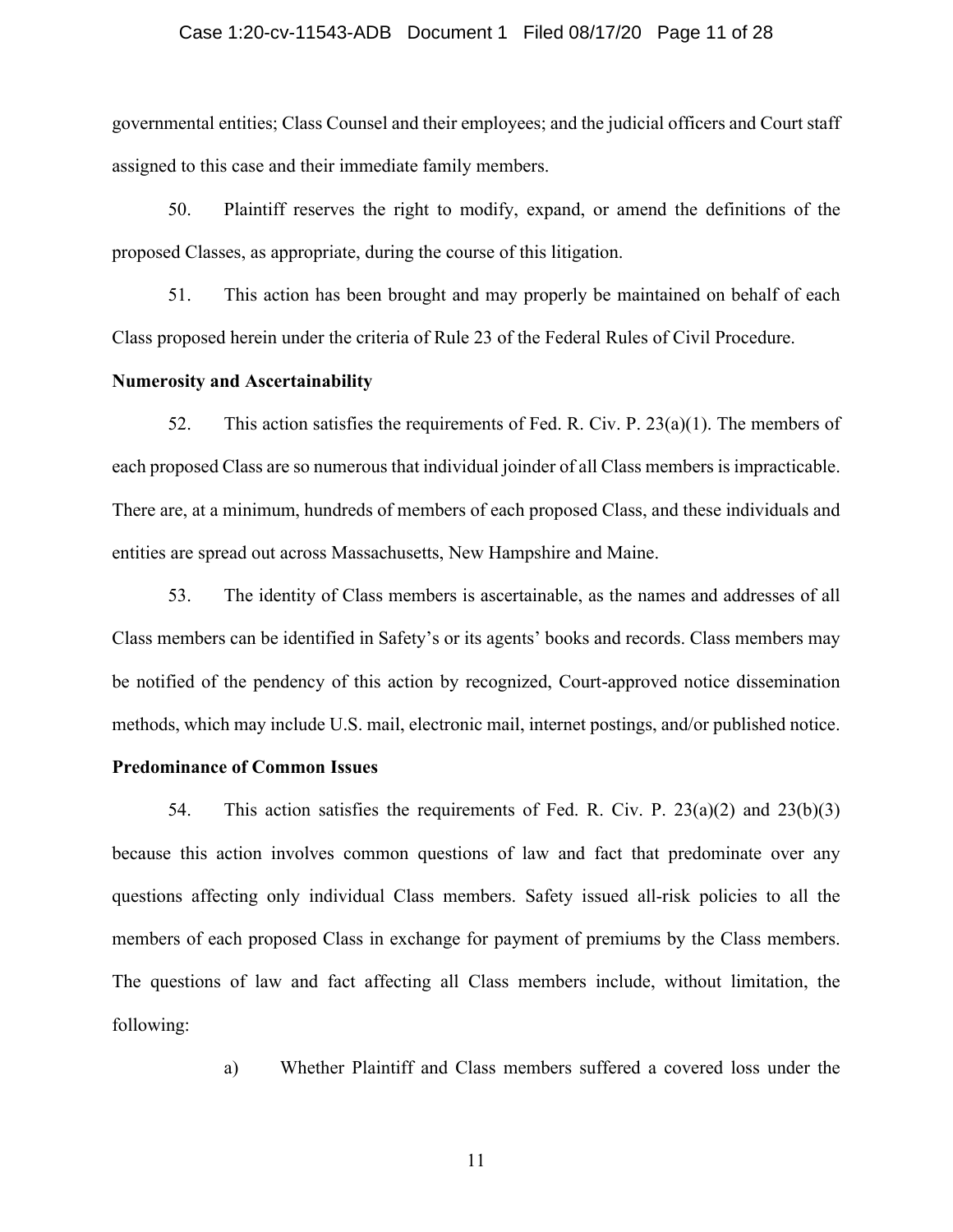policies issued by Safety to members of the Class;

b) Whether Safety wrongfully denied all claims based on the assertion that any suspension, interruption or slowdown of business operations being attributable to COVID-19 is not a covered loss;

c) Whether Safety's Business Income and Extended Business Income coverage applies to a suspension of business operations caused by the presence or threat of COVID-19;

d) Whether Safety's Extra Expense coverage applies to expenses incurred to minimize the risks presented by COVID-19;

e) Whether Safety's Civil Authority coverage applies to a loss of Business Income caused by the orders of local, municipal, city, county, and/or state governmental entities requiring the suspension of business operations;

f) Whether Safety has breached its contracts of insurance through a uniform and blanket denial of all claims for business losses related to COVID-19 and/or the actions of civil authorities taken in response to the risks presented by COVID-19;

g) Whether Safety misrepresented pertinent facts or insurance policy provisions relating to coverages at issue, refused to pay claims without conducting a reasonable investigation based upon all available information, and/or failed to effectuate prompt, fair and equitable settlements of claims in which liability has become reasonably clear in violation of M.G.L. c. 176D § 9 and M.G.L. c. 93A §§ 2 and 11.

h) Whether Plaintiff and Class members suffered damages as a result of Safety's actions; and

i) Whether Plaintiff and Class members are entitled to an award of reasonable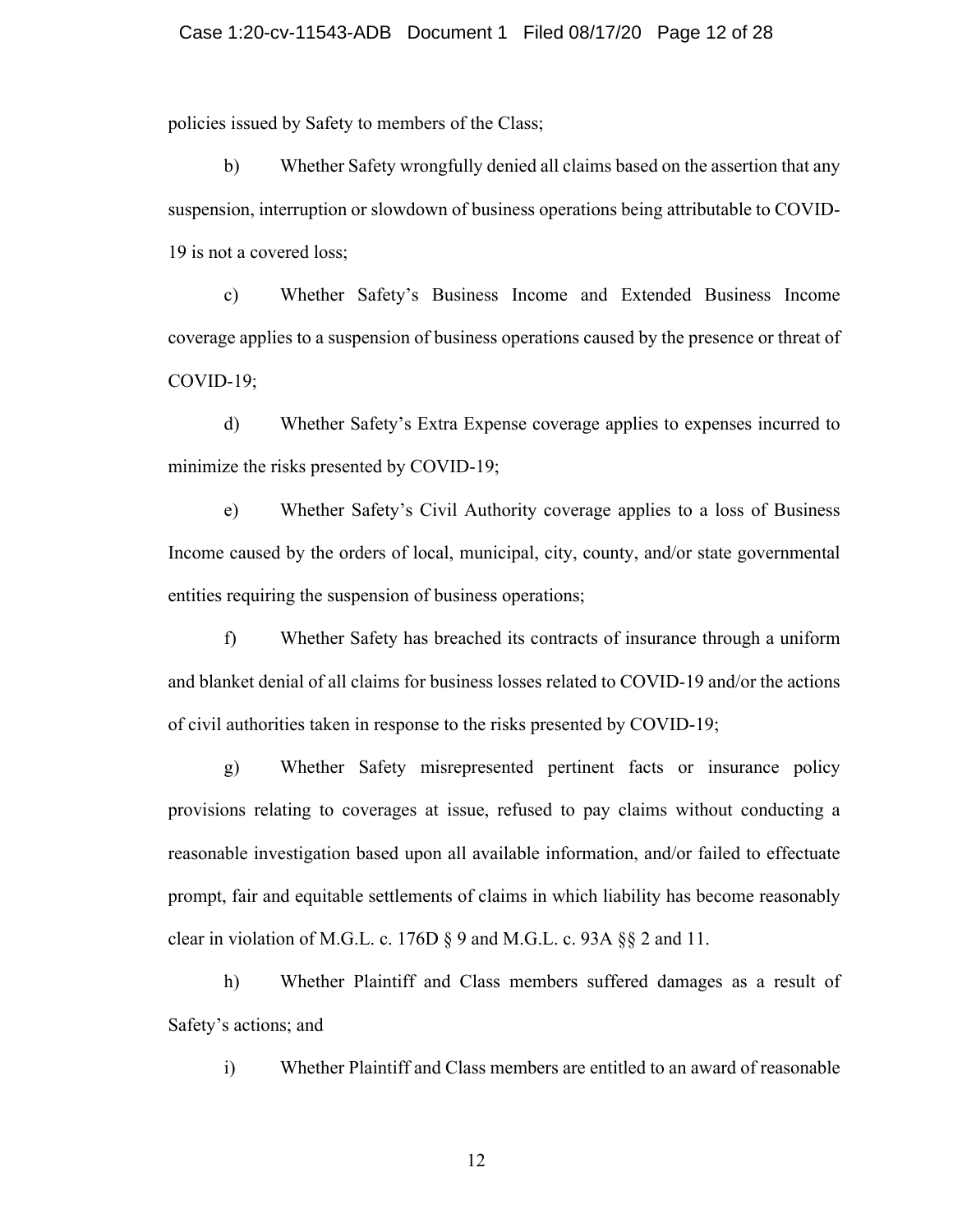attorneys' fees, interest, and costs.

## **Typicality**

55. This action satisfies the requirements of Fed. R. Civ. P. 23(a)(3) because Plaintiff's claims are typical of the claims of Class members and arise from the same course of conduct by Safety. Plaintiff and the other Class members are all similarly affected by Safety's refusal to pay claims under their property insurance policies. Plaintiff's claims are based upon the same legal theories as those of the other Class members. Plaintiff and the other Class members sustained damages as a direct and proximate result of the same wrongful practices in which Safety engaged. The relief Plaintiff seeks is typical of the relief sought for the absent Class members.

## **Adequacy of Representation**

56. This action satisfies the requirements of Fed. R. Civ. P. 23(a)(4) because Plaintiff will fairly and adequately represent and protect the interests of Class members. Plaintiff has retained counsel with substantial experience in prosecuting complex class action litigation.

57. Plaintiff and his counsel are committed to vigorously prosecuting this action on behalf of Class members and have the financial resources to do so. Neither Plaintiff nor his counsel have interests adverse to those of Class members.

## **Inconsistent or Varying Adjudications and the Risk of Impediments to Other Class Members' Interests**

58. This action satisfies the requirements of Fed. R. Civ. P. 23(b)(1). Plaintiff seeks class-wide adjudication as to the interpretation and scope of Safety's property insurance policies that use the same language and terms as the Policy. The prosecution of separate actions by individual members of the proposed Classes would create an imminent risk of inconsistent or varying adjudications that would establish incompatible standards of conduct for Safety.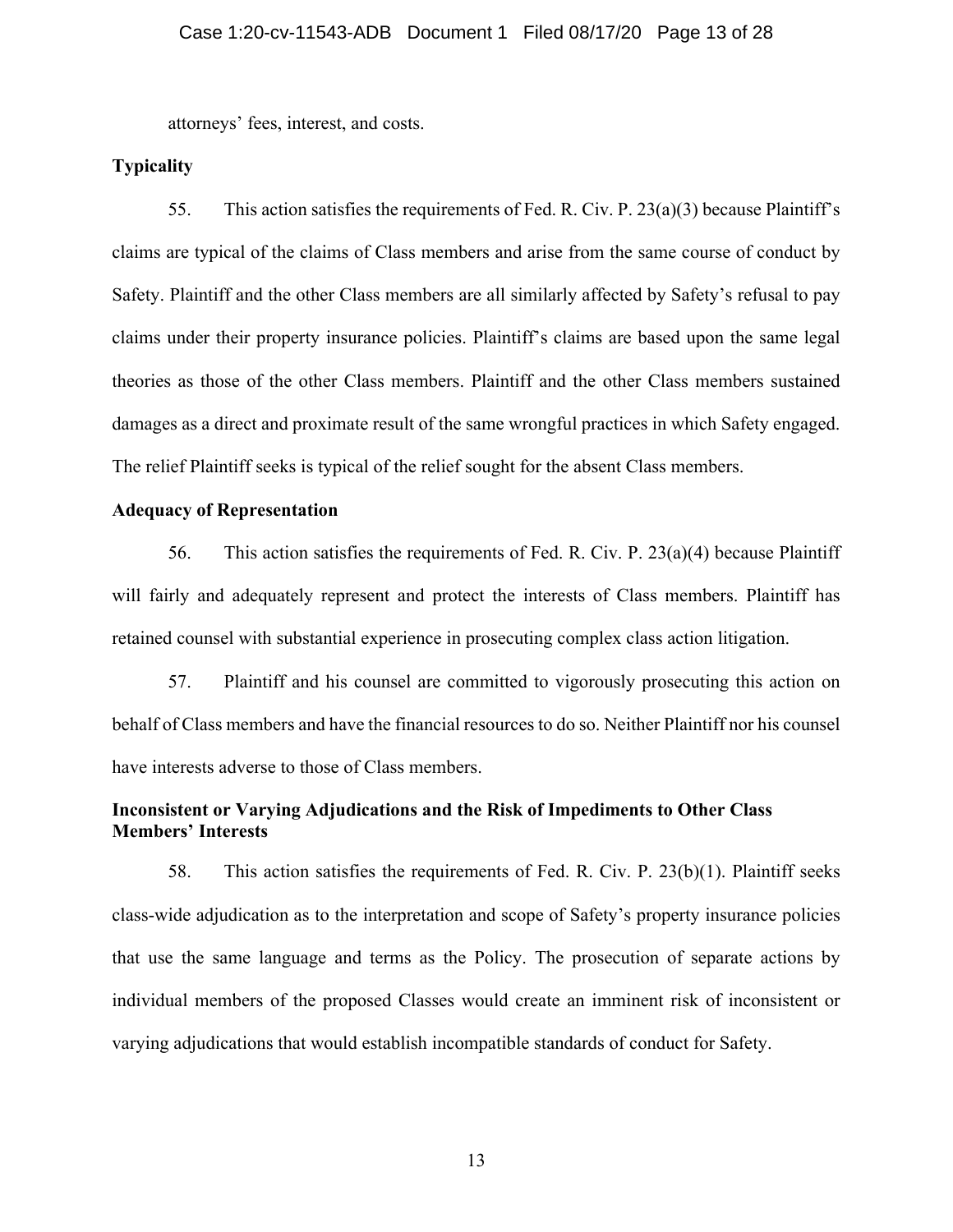## **Final Injunctive and/or Corresponding Declaratory Relief with respect to the Class is Appropriate**

59. This action satisfies the requirements of Fed. R. Civ. P. 23(b)(2) because Safety acted or refused to act on grounds generally applicable to Plaintiff and the members of the Classes, thereby making appropriate final injunctive and/or corresponding declaratory relief with respect to the Class members. The Class members' claims all derive directly from Safety's systematic and uniform refusal to pay insureds for any losses suffered due to risk of infection of COVID-19 and/or actions of civil authorities prohibiting access to and occupancy of their businesses. Safety's actions or refusals to act are grounded upon the same generally applicable legal theories.

#### **Superiority**

60. This action satisfies the requirements of Fed. R. Civ. P. 23(b)(3) because a class action is superior to other available methods for the fair and efficient group-wide adjudication of this controversy. The common questions of law and of fact regarding Safety's conduct and the interpretation of the common language in their property insurance policies predominate over any questions affecting only individual Class members.

61. Because the damages suffered by certain individual Class members may be relatively small, the expense and burden of individual litigation would make it very difficult for all individual Class members to redress the wrongs done to each of them individually, such that many Class members would have no rational economic interest in individually controlling the prosecution of specific actions, and the burden imposed on the judicial system by individual litigation by even a small fraction of the Classes would be enormous, making class adjudication the superior alternative under Fed. R. Civ. P. 23(b)(3)(A).

62. The conduct of this action as a class action presents far fewer management difficulties, far better conserves judicial resources and the parties' resources, and far more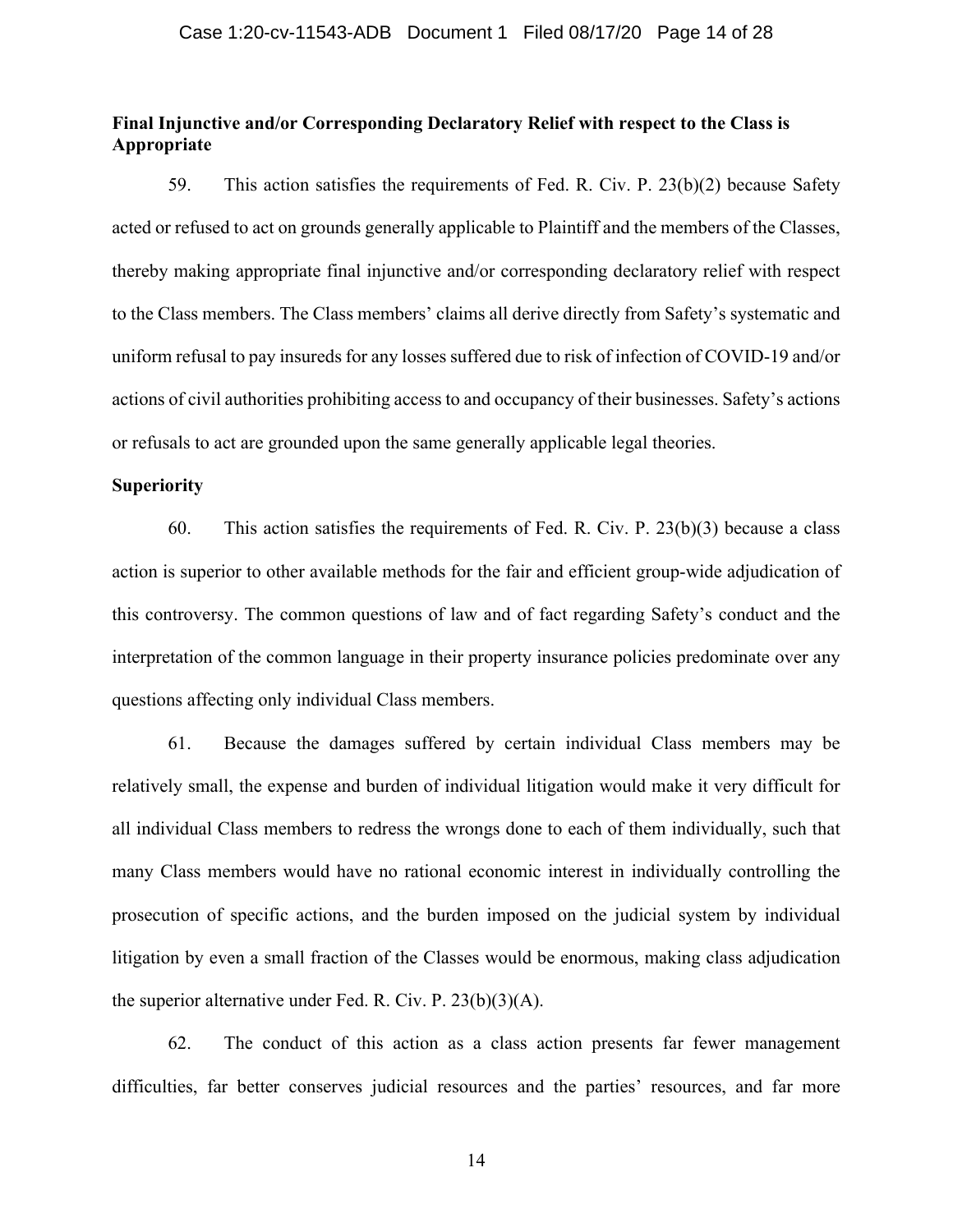## Case 1:20-cv-11543-ADB Document 1 Filed 08/17/20 Page 15 of 28

effectively protects the rights of each Class member than would piecemeal litigation. Compared to the expense, burdens, inconsistencies, economic infeasibility, and inefficiencies of individualized litigation, the challenges of managing this action as a class action are substantially outweighed by the benefits to the legitimate interests of the parties, the Court, and the public of class treatment in this Court, making class adjudication superior to other alternatives under Fed. R. Civ. P. 23(b)(3)(D).

63. Plaintiff is not aware of any obstacles likely to be encountered in the management of this action that would preclude its maintenance as a class action. Rule 23 provides the Court with authority and flexibility to maximize the efficiencies and benefits of the class mechanism and reduce management challenges. The Court may, on motion of Plaintiff or on its own determination, certify nationwide, statewide and/or multistate classes for claims sharing common legal questions; utilize the provisions of Rule  $23(c)(4)$  to certify any particular claims, issues, or common questions of fact or law for class-wide adjudication; certify and adjudicate bellwether class claims; and utilize Rule 23(c)(5) to divide any Class into subclasses.

## **CAUSES OF ACTION**

## **COUNT I: DECLARATORY JUDGMENT**

## **(On behalf of the Business Income Coverage Class)**

64. Plaintiff incorporates by reference and realleges each and every allegation contained above, as though fully set forth herein.

65. Plaintiff brings this Count both individually and on behalf of the other members of the Business Income Coverage Class.

66. Under 28 U.S.C. §§ 2201 and 2202, this Court has jurisdiction to declare the rights and other legal relations of the parties in dispute.

67. Plaintiff's Policy, as well as the policies of other Business Income Coverage Class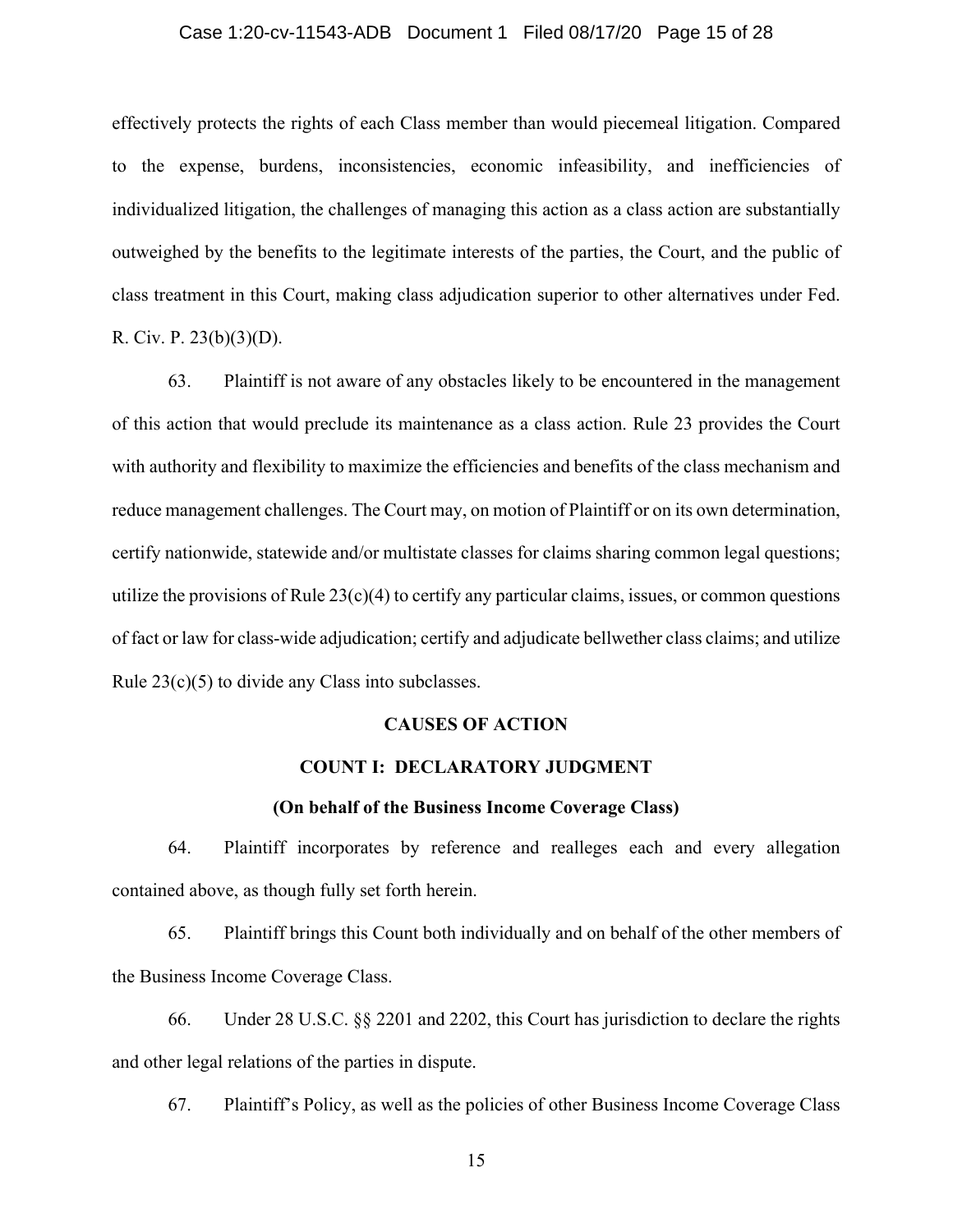## Case 1:20-cv-11543-ADB Document 1 Filed 08/17/20 Page 16 of 28

members, are insurance contracts under which Safety was paid premiums in exchange for promises to pay Class members' losses for claims covered by the Policy and the policies of other Business Income Coverage Class members.

68. In the Policy, Safety promised to pay for losses of business income sustained as a result of perils not excluded under the Policy. Specifically, Safety promised to pay for losses of business income sustained as a result of a suspension of business operations during the period of restoration.

69. Plaintiff and Business Income Coverage Class members suffered direct physical loss of and/or damage to their insured premises, resulting in interruptions or suspensions of business operations at the premises. These suspensions and interruptions have caused Plaintiff and Business Income Coverage Class members to suffer losses of business income.

70. These suspensions and interruptions, and the resulting losses, triggered business income coverage under the Policy and other Business Income Coverage Class members' policies.

71. Plaintiff and the other Class members have complied with all applicable provisions of their respective policies, including payment of premiums.

72. Safety, without justification, disputes that the Policy and other Business Income Coverage Class members' policies provide coverage for these losses.

73. Plaintiff seeks a Declaratory Judgment that his Policy and other Business Income Coverage Class members' policies provide coverage for the losses of business income attributable to the facts set forth above.

74. An actual case or controversy exists regarding Plaintiff's and other Business Income Coverage Class members' rights and Safety's obligations to reimburse Plaintiff and other Business Income Coverage Class members for the full amount of these losses. Accordingly, the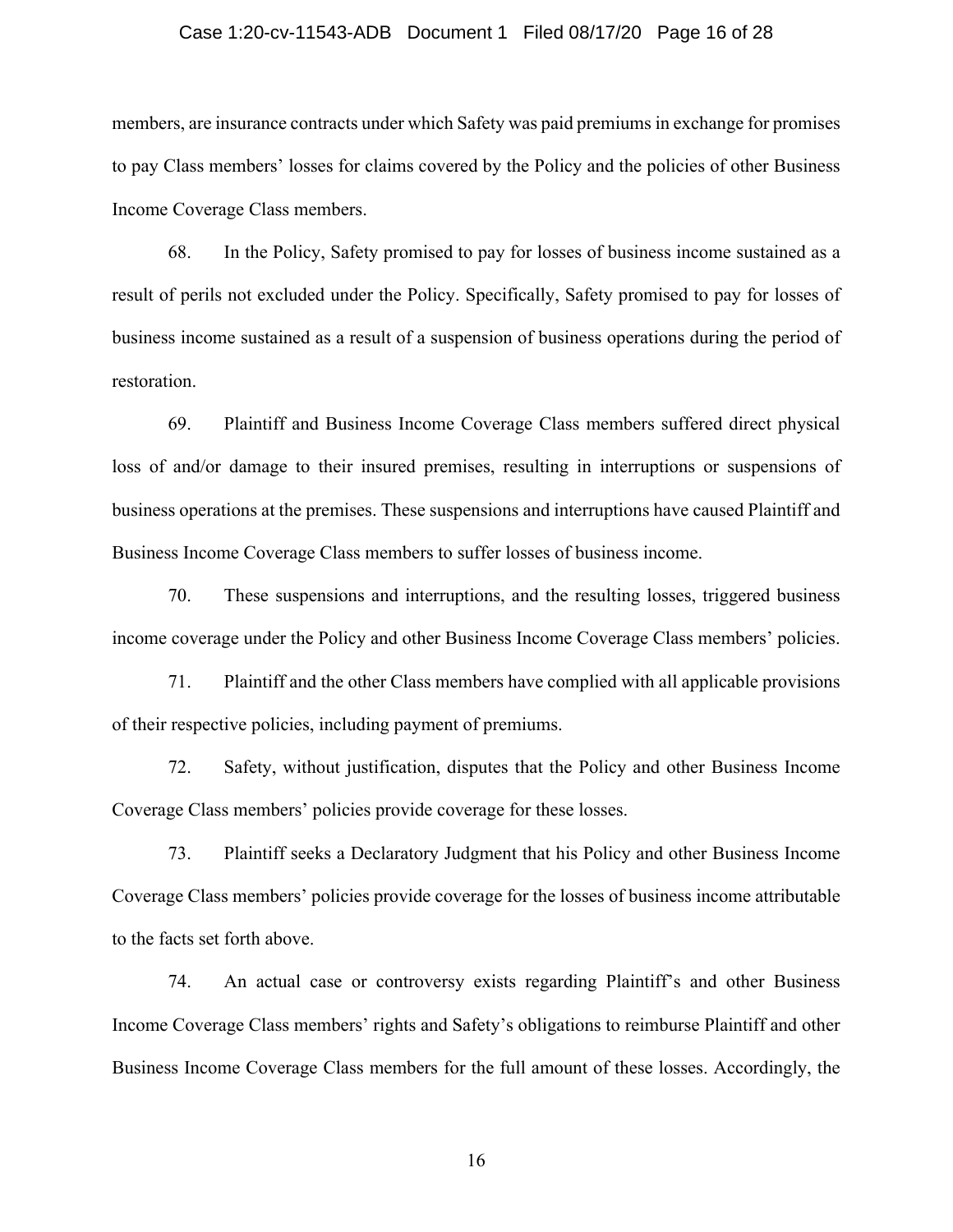Declaratory Judgment sought is justiciable.

WHEREFORE, Plaintiff requests that this Court enter a Declaratory Judgment declaring that Plaintiff's Policy and other Business Income Coverage Class members' policies provide coverage for Class members' losses of business income.

## **COUNT II: BREACH OF CONTRACT**

## **(On behalf of the Business Income Coverage Class)**

75. Plaintiff incorporates by reference and realleges each and every allegation contained above, as though fully set forth herein.

76. Plaintiff brings this Count both individually and on behalf of the other members of the Business Income Coverage Class.

77. Plaintiff's Policy, as well as the policies of other Business Income Coverage Class members, are insurance contracts under which Safety was paid premiums in exchange for promises to pay Class members' losses for claims covered by the Policy.

78. In the Policy, as well as the policies of other Business Income Coverage Class members, Safety promised to pay for losses of business income incurred as a result of perils not excluded under the Policy. Specifically, Safety promised to pay for losses of business income sustained as a result of a suspension of business operations during the period of restoration.

79. Plaintiff and Business Income Coverage Class members have suffered a direct physical loss of and/or damage to their insured premises as a result of interruptions or suspensions of business operations at these premises. These interruptions and suspensions have caused Business Income Coverage Class members to suffer losses of business income.

80. These losses triggered business income coverage under both Plaintiff's Policy and other Business Income Coverage Class members' policies.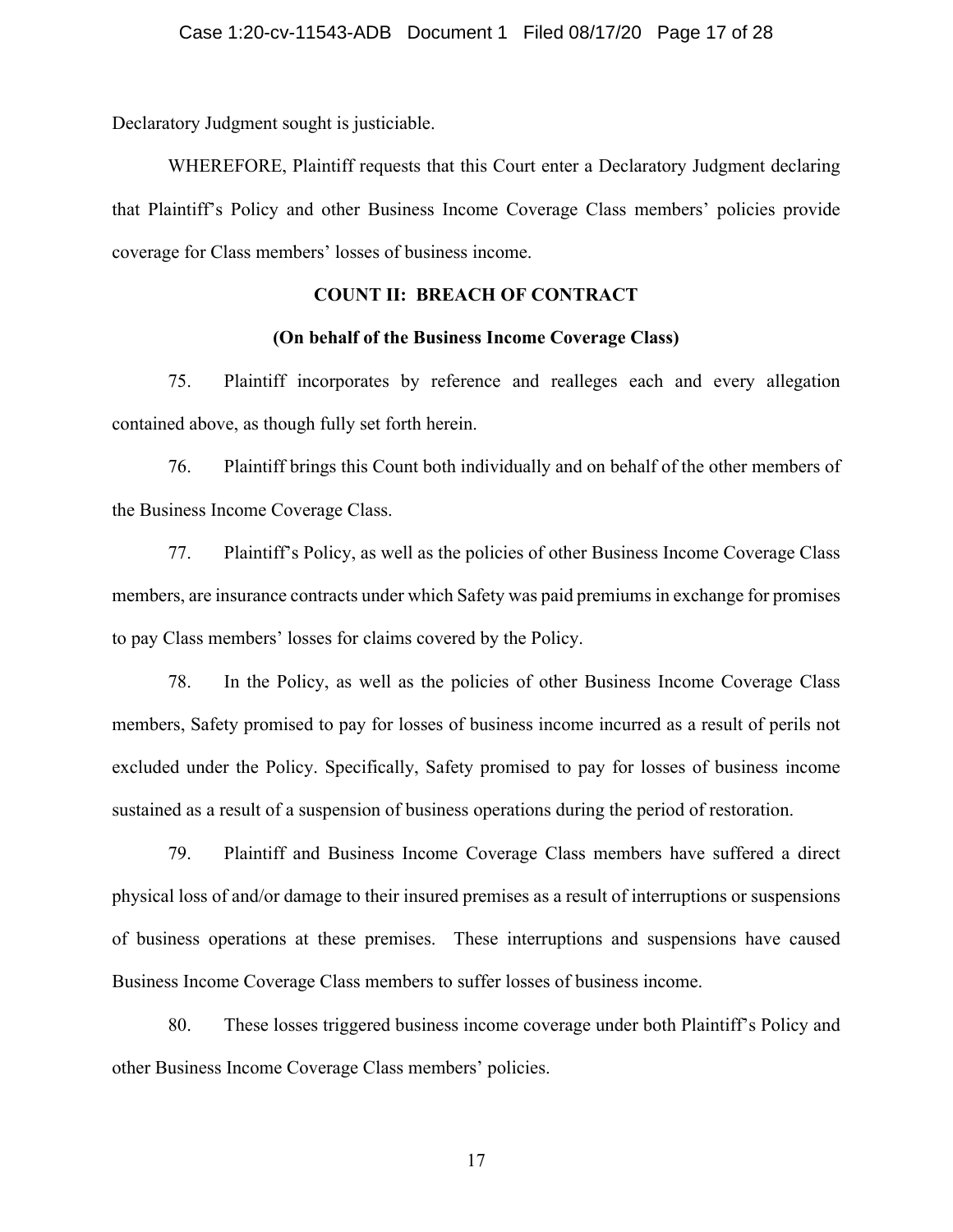## Case 1:20-cv-11543-ADB Document 1 Filed 08/17/20 Page 18 of 28

81. Plaintiff and the other Business Income Coverage Class members have complied with all applicable provisions of their respective policies, including payment of premiums.

82. Safety, without justification and in bad faith, has denied coverage and refused performance under Plaintiff's Policy and other Class members' policies by denying coverage for these losses and expenses. Accordingly, Safety is in breach of Plaintiff's Policy and other Business Income Coverage Class members' policies.

83. As a result of Safety's breaches of Plaintiff's Policy and other Business Income Coverage Class members' policies, Plaintiff and other Business Income Coverage Class members have suffered actual and substantial damages for which Safety is liable.

WHEREFORE, Plaintiff, both individually and on behalf of other Business Income Coverage Class members, seeks compensatory damages resulting from Safety's breaches of Plaintiff's Policy and other Class Members' policies and seeks all other relief deemed appropriate by this Court.

## **COUNT III: DECLARATORY JUDGMENT**

## **(On behalf of the Extra Expense Coverage Class)**

84. Plaintiff incorporates by reference and realleges each and every allegation contained above, as though fully set forth herein.

85. Plaintiff brings this Count both individually and on behalf of the other members of the Extra Expense Coverage Class.

86. Under 28 U.S.C. §§ 2201 and 2202, this Court has jurisdiction to declare the rights and other legal relations of the parties in dispute.

87. Plaintiff's Policy, as well as the policies of other Extra Expense Coverage Class members, are insurance contracts under which Safety paid premiums in exchange for promises to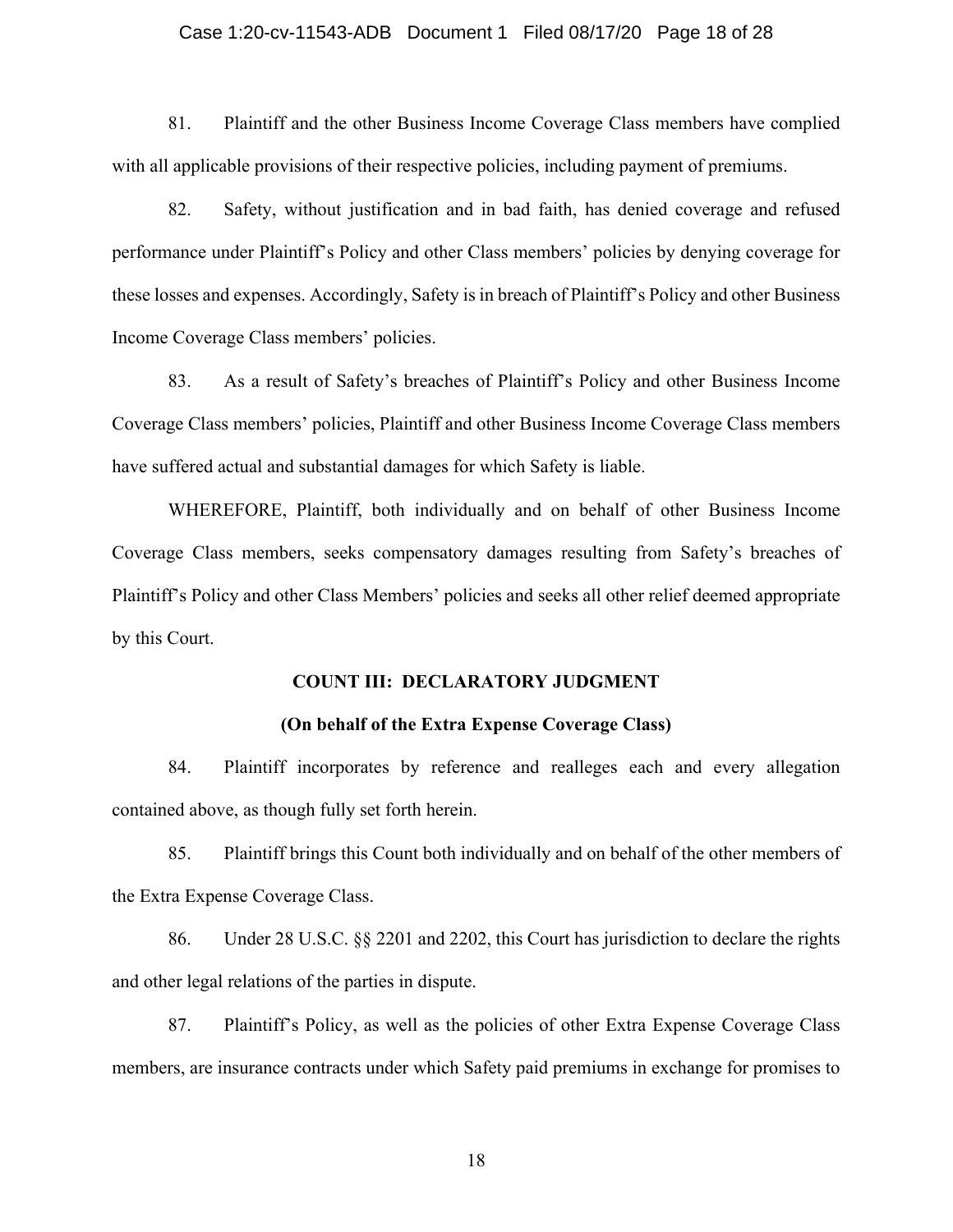## Case 1:20-cv-11543-ADB Document 1 Filed 08/17/20 Page 19 of 28

pay Extra Expense Coverage Class members' losses for claims covered by Plaintiff's Policy and the policies of other Expense Coverage Class members.

88. Specifically, Safety promised to pay for Extra Expenses incurred by Plaintiff and other Extra Expense Coverage Class members during the period of restoration that the insureds would not have incurred if there had been no loss or damage to the insured premises. These Extra Expenses include expenses incurred to avoid or minimize the suspension of business operations, continue business operations, and repair or replace property.

89. Plaintiff and Extra Expense Coverage Class members suffered direct physical loss of and/or damage to their insured premises, resulting in suspensions or interruptions of business operations at these premises. As a result, Plaintiff and other Extra Expense Coverage Class members have incurred Extra Expenses, as defined in Plaintiff's Policy and other Extra Expense Coverage Class members' policies.

90. These Expenses triggered Extra Expense coverage under Plaintiff's Policy and other Extra Expense Coverage Class members' policies.

91. Plaintiff and the other Extra Expense Coverage Class members have complied with all applicable provisions of their respective policies, including payment of premiums.

92. Safety, without justification, disputes that Plaintiff's Policy and other Extra Expense Coverage Class members' policies provide coverage for these Extra Expenses.

93. Plaintiff, both individually and on behalf of the other members of the Extra Expense Coverage Class, seeks a Declaratory Judgment that his Policy, and the policies of other members of the Extra Expense Coverage Class, provide coverage for these Extra Expenses.

94. An actual case or controversy exists regarding Extra Expense Coverage Class members' rights and Safety's obligations under Extra Expense Coverage Class members' policies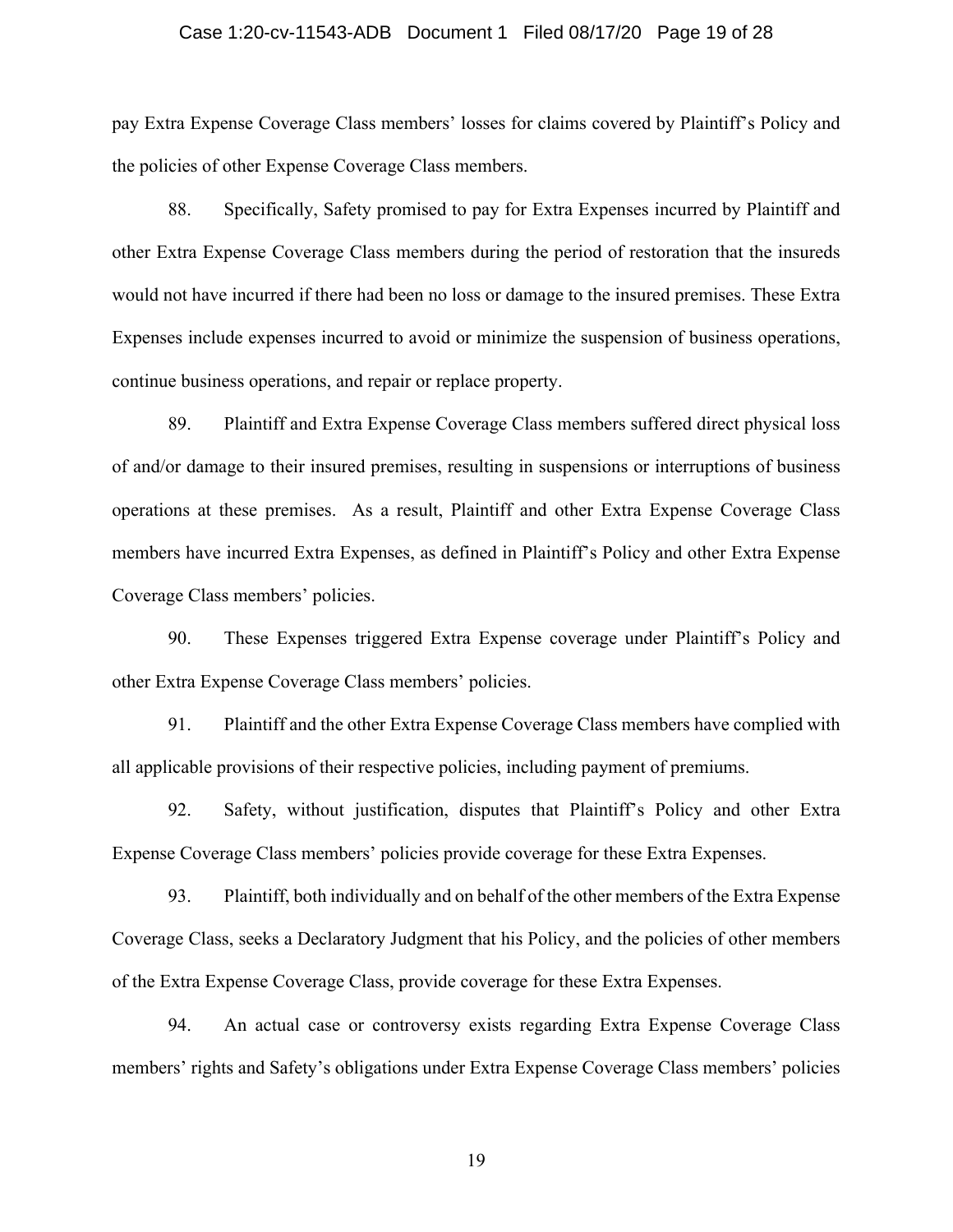## Case 1:20-cv-11543-ADB Document 1 Filed 08/17/20 Page 20 of 28

to reimburse Class members for these Extra Expenses. Accordingly, the Declaratory Judgment sought is justiciable.

WHEREFORE, Plaintiff requests that this Court enter a Declaratory Judgment declaring that Plaintiff's Policy and other Extra Expense Coverage Class members' policies provide coverage for Class members' Extra Expenses.

## **COUNT IV: BREACH OF CONTRACT**

## **(On behalf of the Extra Expense Coverage Class)**

95. Plaintiff incorporates by reference and realleges each and every allegation contained above, as though fully set forth herein.

96. Plaintiff brings this Count both individually and on behalf of the other members of the Extra Expense Coverage Class.

97. Plaintiff's Policy and the policies of other Extra Expense Coverage Class members, are insurance contracts under which Safety was paid premiums in exchange for promises to pay Extra Expense Coverage Class members' losses for claims covered by policies.

98. Specifically, Safety promised to pay for Extra Expenses incurred by Plaintiff and other Extra Expense Coverage Class members during the period of restoration that the insureds would not have incurred if there had been no loss or damage to the insured premises. These Extra Expenses include expenses incurred to avoid or minimize the suspension of business operations, continue business operations, and repair or replace property.

99. Plaintiff and Extra Expense Coverage Class members suffered direct physical loss of and/or damage to their insured premises, resulting in suspensions and interruptions of business operations at these premises. These suspensions and interruptions have caused Extra Expense Coverage Class members to incur Extra Expenses.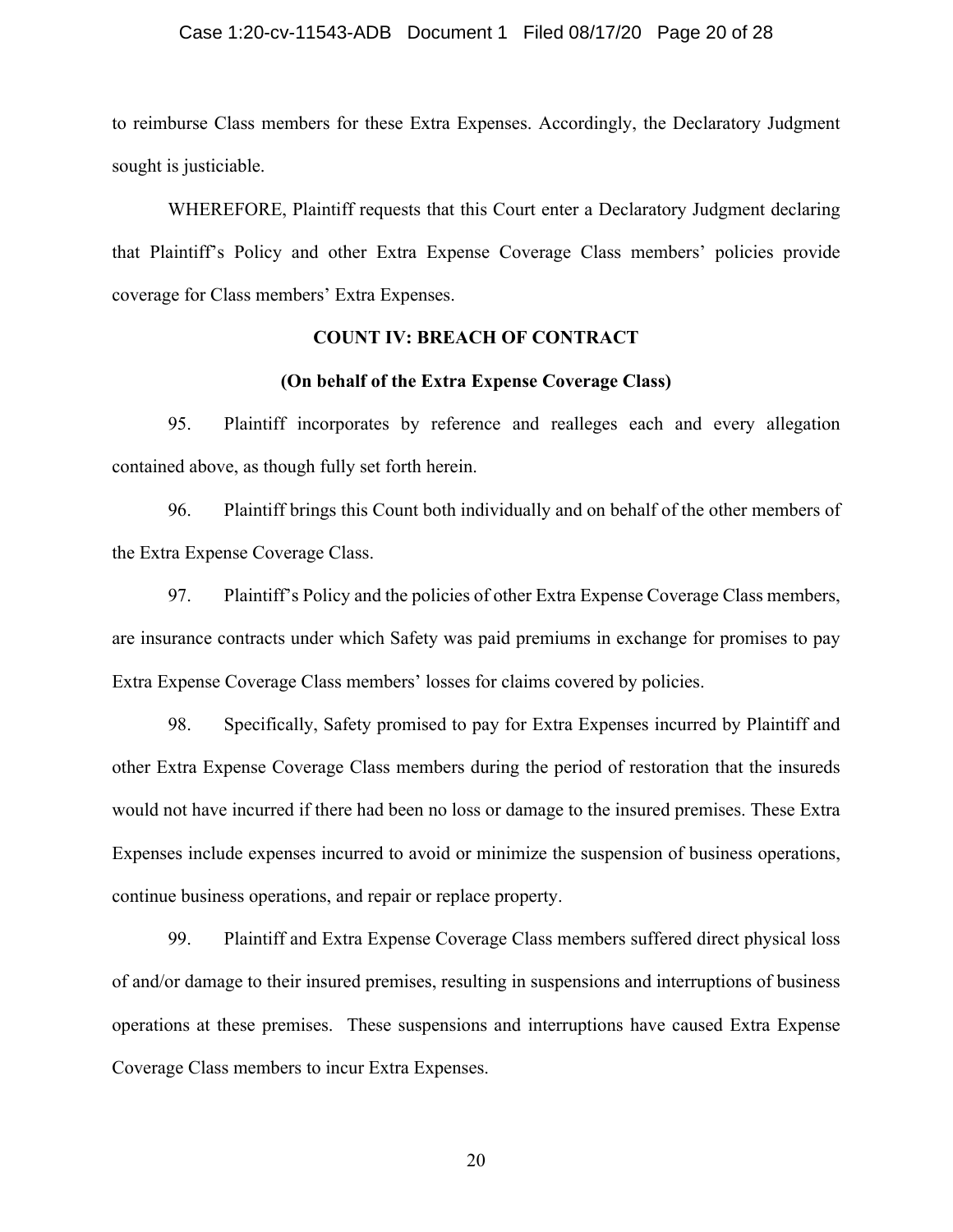## Case 1:20-cv-11543-ADB Document 1 Filed 08/17/20 Page 21 of 28

100. These Expenses triggered Extra Expense coverage under Plaintiff's Policy and other Extra Expense Coverage Class members' policies.

101. Plaintiff and the other Extra Expense Coverage Class members have complied with all applicable provisions of their policies, including payment of premiums.

102. Safety, without justification and in bad faith, has denied coverage and refused performance under Plaintiff's Policy and other Extra Expense Coverage Class members' policies by denying coverage for these Extra Expenses. Accordingly, Safety is in breach of Plaintiff's Policy and other Extra Expense Coverage Class members' policies.

103. As a result of Safety's breaches of Plaintiff's Policy and other Class members' policies, Plaintiff and other Class members have suffered actual and substantial damages for which Safety is liable.

WHEREFORE, Plaintiff, individually and on behalf of other Extra Expense Coverage Class members, seeks compensatory damages resulting from Safety's breaches of Plaintiff's Policy and other Extra Expense Coverage Class Members' policies and seeks all other relief deemed appropriate by this Court.

#### **COUNT V: DECLARATORY JUDGMENT**

#### **(On behalf of the Civil Authority Coverage Class)**

104. Plaintiff incorporates by reference and realleges each and every allegation contained above, as though fully set forth herein.

105. Plaintiff brings this Count both individually and on behalf of the other members of the Civil Authority Coverage Class.

106. Under 28 U.S.C. §§ 2201 and 2202, this Court has jurisdiction to declare the rights and other legal relations of the parties in dispute.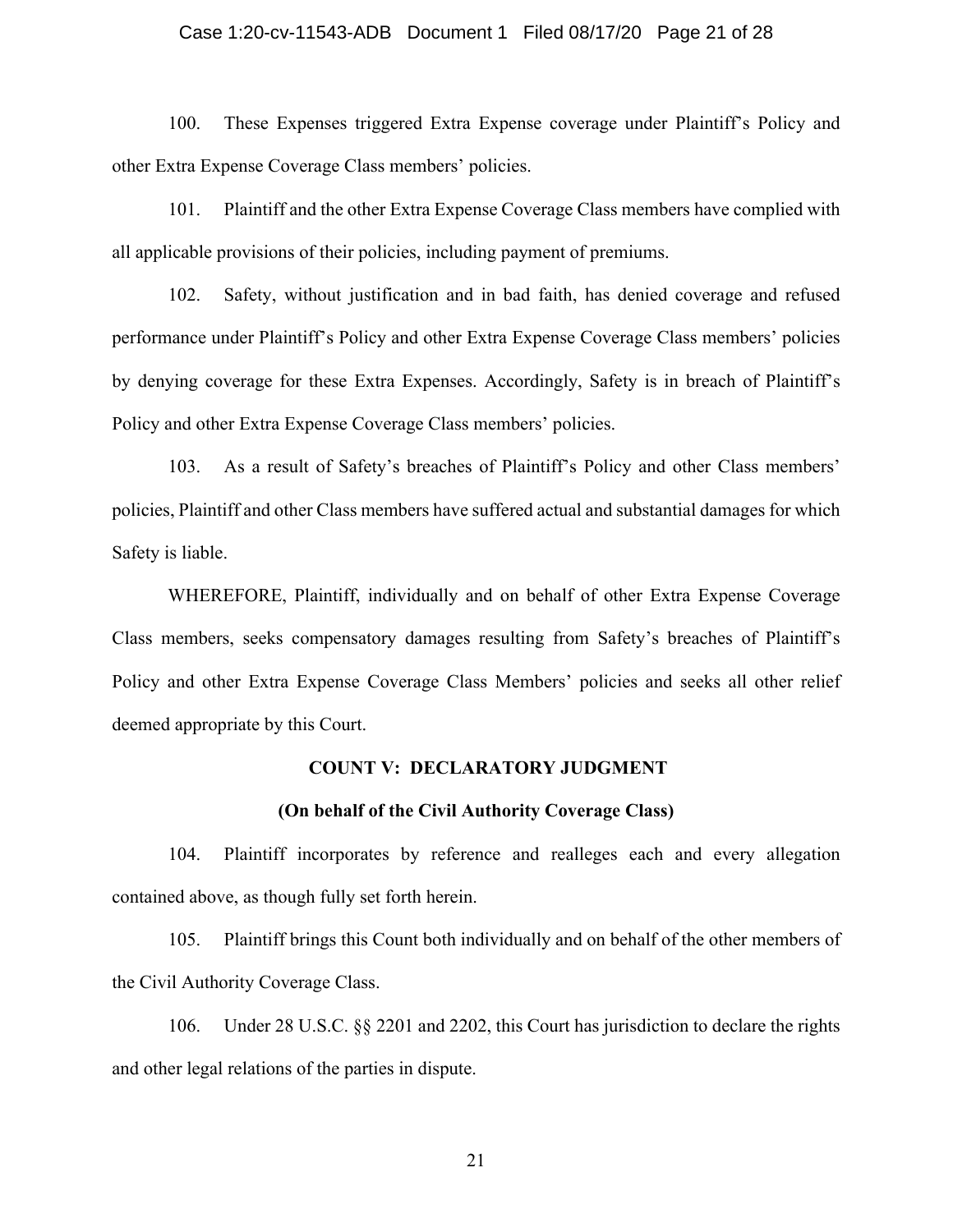## Case 1:20-cv-11543-ADB Document 1 Filed 08/17/20 Page 22 of 28

107. Plaintiff's Policy, as well as the policies of other Civil Authority Coverage Class members, are insurance contracts under which Safety was paid premiums in exchange for promises to pay Civil Authority Coverage Class members' losses for claims covered by the policies.

108. In Plaintiff's Policy and other Class members' policies, Safety promised to pay for losses of business income sustained and extra expenses incurred when, among other things, a Covered Cause of Loss causes damage to property near the insured premises, the civil authority prohibits access to property near the insured premises, and the civil authority action is taken in response to dangerous physical conditions.

109. Plaintiff and other Civil Authority Coverage Class members have suffered losses and incurred expenses as a result of actions of civil authorities that prohibited public access to insured premises under Plaintiff's Policy and Civil Authority Coverage Class members' policies.

110. These losses satisfied all requirements to trigger Civil Authority coverage under Plaintiff's Policy and other Civil Authority Coverage Class members' policies.

111. Plaintiff and the other Class members have complied with all applicable provisions of their policies, including payment of premiums.

112. Safety, without justification, disputes that Plaintiff's Policy and other Class members' policies provides coverage for these losses.

113. Plaintiff seeks a Declaratory Judgment that his Policy and other Civil Authority Coverage Class members' policies provide coverage for the losses that they have sustained and extra expenses they have incurred caused by actions of civil authorities.

114. An actual case or controversy exists regarding Civil Authority Coverage Class members' rights and Safety's obligations under Civil Authority Coverage Class members' policies to reimburse Civil Authority Coverage Class members for these losses and extra expenses.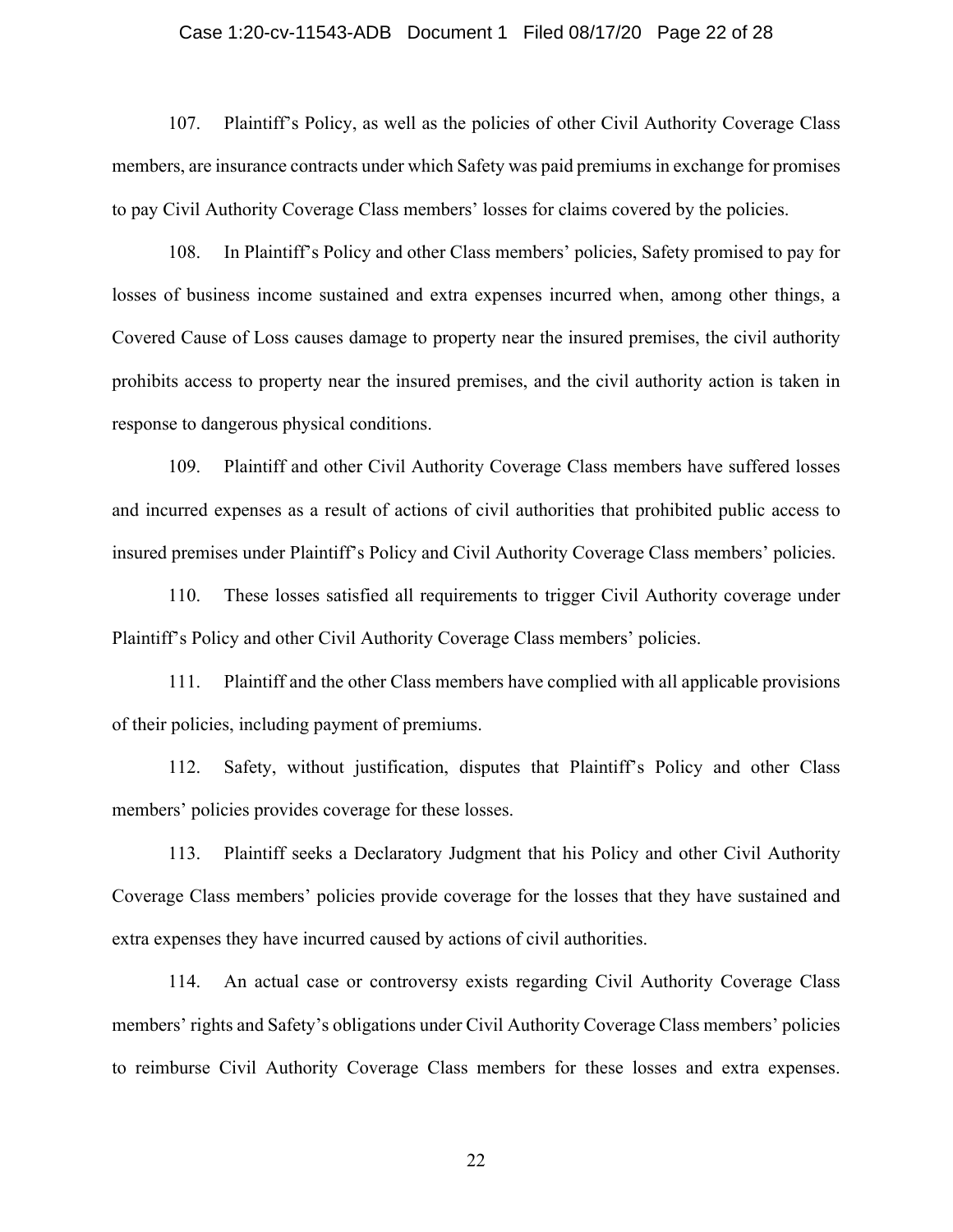Accordingly, the Declaratory Judgment sought is justiciable.

WHEREFORE, Plaintiff, both individually and on behalf of other Civil Authority Coverage Class members, requests that this Court enter a Declaratory Judgment declaring that Plaintiff's Policy provide Civil Authority coverage for the losses and extra expenses incurred by Plaintiff and the other Class members.

## **COUNT VI: BREACH OF CONTRACT**

## **(On behalf of the Civil Authority Coverage Class)**

115. Plaintiff incorporates by reference and realleges each and every allegation contained above, as though fully set forth herein.

116. Plaintiff brings this Count both individually and on behalf of the other members of the Civil Authority Coverage Class.

117. Plaintiff's Policy, as well as the policies of other Civil Authority Coverage Class members, are insurance contracts under which Safety was paid premiums in exchange for promises to pay Civil Authority Coverage Class members' losses and expenses covered by their policies.

118. In Plaintiff's Policy and other Civil Authority Coverage Class members' policies, Safety promised to pay for losses of business income sustained and extra expenses incurred when a Covered Cause of Loss causes damage to property near the insured premises, the civil authority prohibits access to property near the insured premises, and the civil authority action is taken in response to dangerous physical conditions.

119. Plaintiff and other Class members have suffered losses and incurred expenses as a result of actions of civil authorities that prohibited public access to insured premises under Plaintiff's Policy and Civil Authority Coverage Class members' policies.

120. These losses satisfied all requirements to trigger Civil Authority coverage under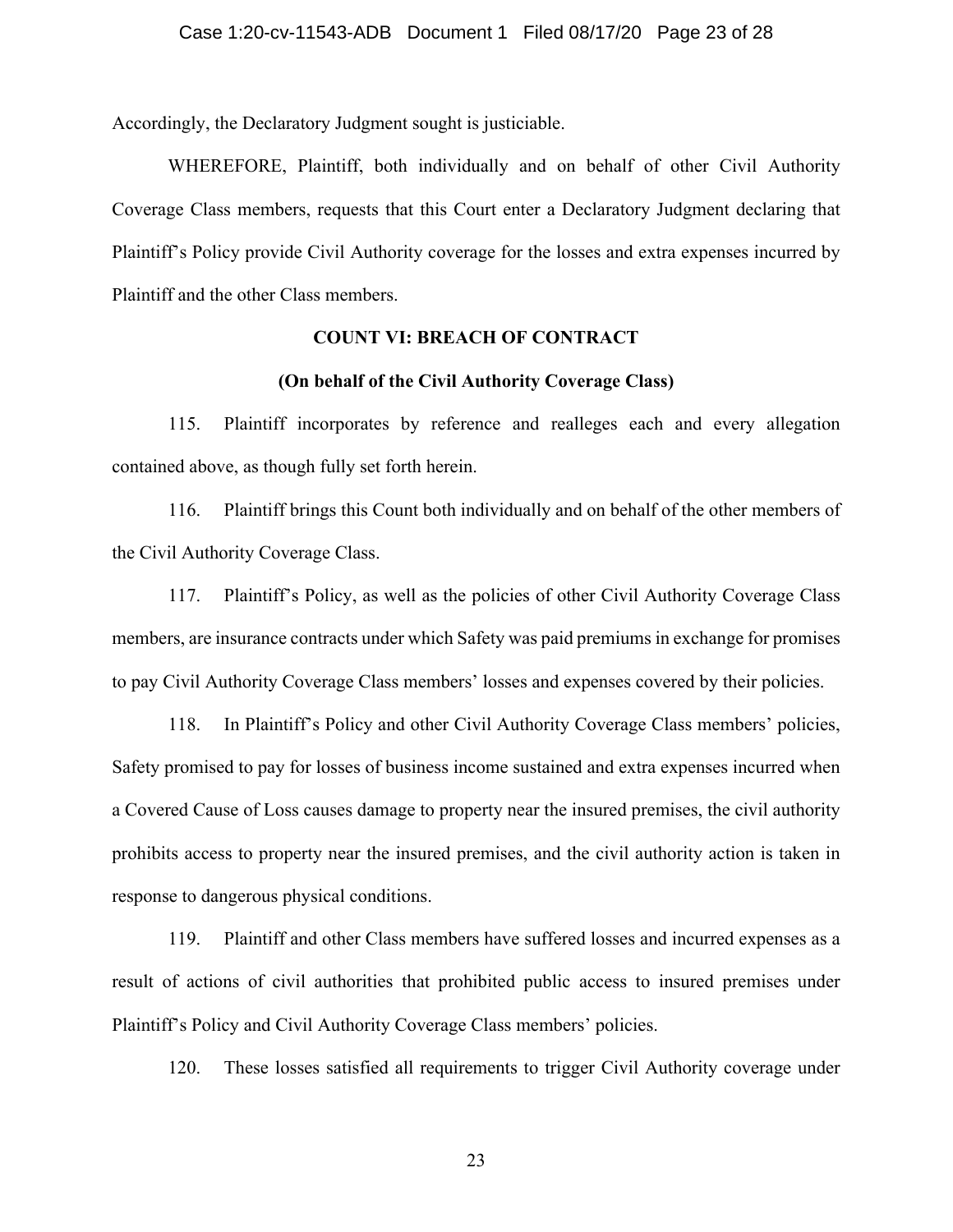## Case 1:20-cv-11543-ADB Document 1 Filed 08/17/20 Page 24 of 28

Plaintiff's Policy and other Civil Authority Coverage Class members' policies.

121. Plaintiff and the other Civil Authority Coverage Class members have complied with all applicable provisions of their policies, including payment of premiums.

122. Safety, without justification and in bad faith, has refused performance under Plaintiff's Policy and other Civil Authority Coverage Class members' policies by denying coverage for these losses and expenses. Accordingly, Safety is in breach of Plaintiff's Policy and other Civil Authority Coverage Class members' policies.

123. As a result of Safety's breaches of Plaintiff's Policy and other Civil Authority Coverage Class members' policies, Plaintiff and other Civil Authority Coverage Class members have suffered actual and substantial damages for which Safety is liable.

WHEREFORE, Plaintiff seeks compensatory damages resulting from Safety's breaches of Plaintiff's Policy and other Civil Authority Coverage Class members' policies. and seeks all other relief deemed appropriate by this Court.

# **COUNT VII: VIOLATION OF MASSACHUSETTS GENERAL LAWS, CHAPTER 93A (On Behalf of the Class)**

124. Plaintiff incorporates by reference and realleges each and every allegation contained above, as though fully set forth herein.

125. Plaintiff brings this Count both individually and on behalf of other members of the Class pursuant to M.G.L. c. 93A  $\S$  2 and 11. M.G.L. c. 93A  $\S$  2 provides that "[u]nfair methods of competition and unfair or deceptive acts or practices in the conduct of any trade or commerce are hereby declared unlawful." M.G.L. c. 93A § 11 permits any person engaged in the conduct of trade or commerce and injured by a violation of M.G.L. c. 93A § 2 to bring a civil action, including a class action, for damages and injunctive relief.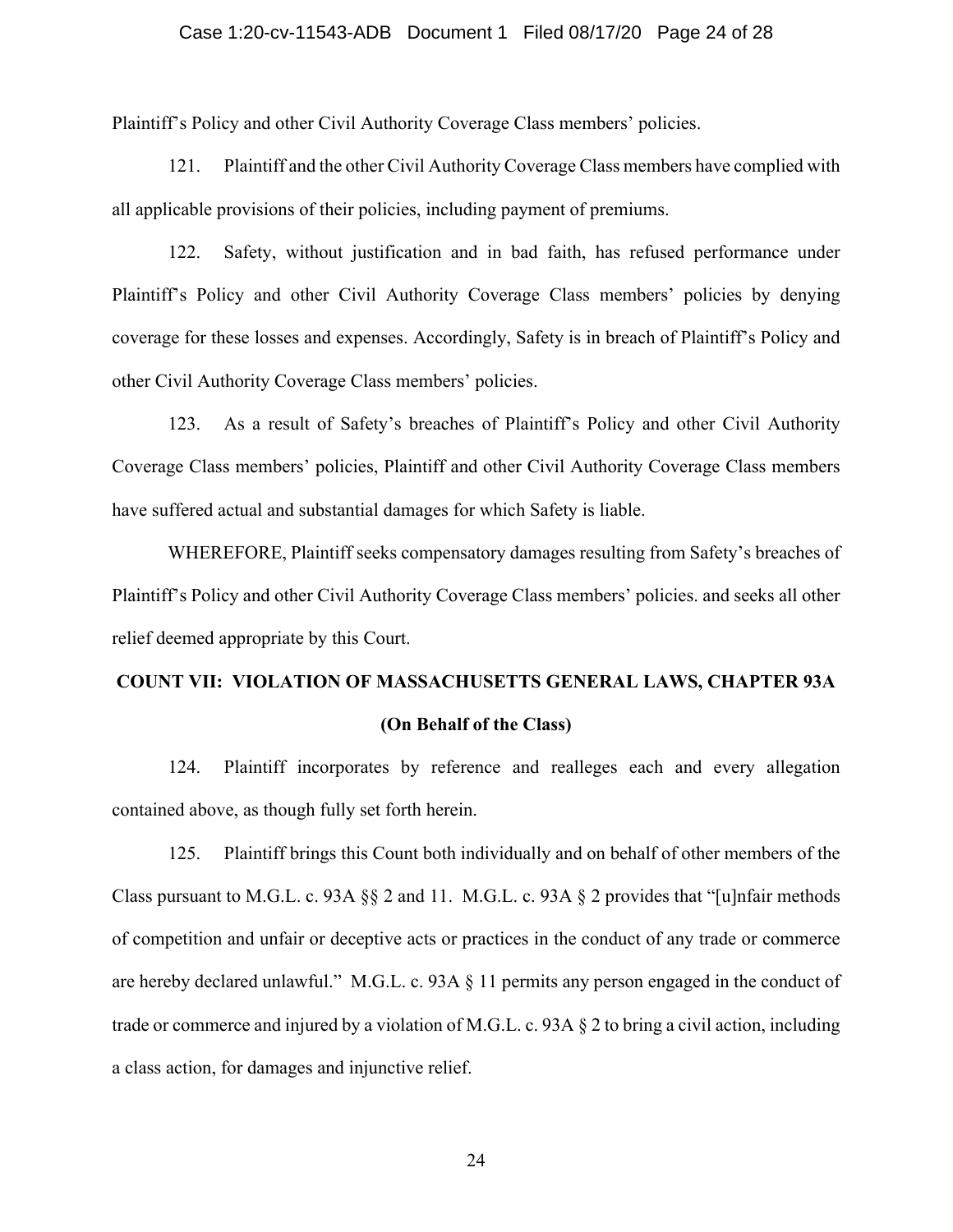## Case 1:20-cv-11543-ADB Document 1 Filed 08/17/20 Page 25 of 28

126. Plaintiff alleges that Safety willfully and knowingly committed unfair and deceptive business acts and/or practices in violation of M.G.L. c. 93A §§ 2 and 11.

127. Safety has engaged in unfair claims settlement practices in violation of, *inter alia*, M.G.L. c. 176D § 3(9)(a), (d) and (f) by, among other things, misrepresenting pertinent facts or insurance policy provisions relating to coverages at issue, refusing to pay claims without conducting a reasonable investigation based upon all available information, and failing to effectuate prompt, fair and equitable settlements of claims in which liability has become reasonably clear.

128. For example, Safety denied Plaintiff's claims for coverage based on false contentions to the effect that the losses and expenses claimed were not caused by a direct physical loss of or damage to property at the insured premises. These statements constitute "misrepresenting pertinent facts or insurance policy provisions relating to coverages at issue" in violation of both M.G.L. c. 176D  $\S$  3(9)(a) and M.G.L. c. 93A  $\S$  2 and 11.

129. Similarly, Safety's blanket denials of coverage for claims arising due to COVID-19 and/or actions of civil authorities, together with its other unfair claims settlement practices, constitute "refusing to pay claims without conducting a reasonable investigation based upon all available information" in violation of both M.G.L. c. 176D § 3(9)(d) and M.G.L. c. 93A §§ 2 and 11.

130. Likewise, Safety's blanket denials of coverage for claims arising due to COVID-19 and/or actions of civil authorities, together with its other unfair claims settlement practices, constitute "failing to effectuate prompt, fair and equitable settlements of claims in which liability has become reasonably clear" in violation of both M.G.L. c. 176D § 3(9)(f) and M.G.L. c. 93A §§ 2 and 11.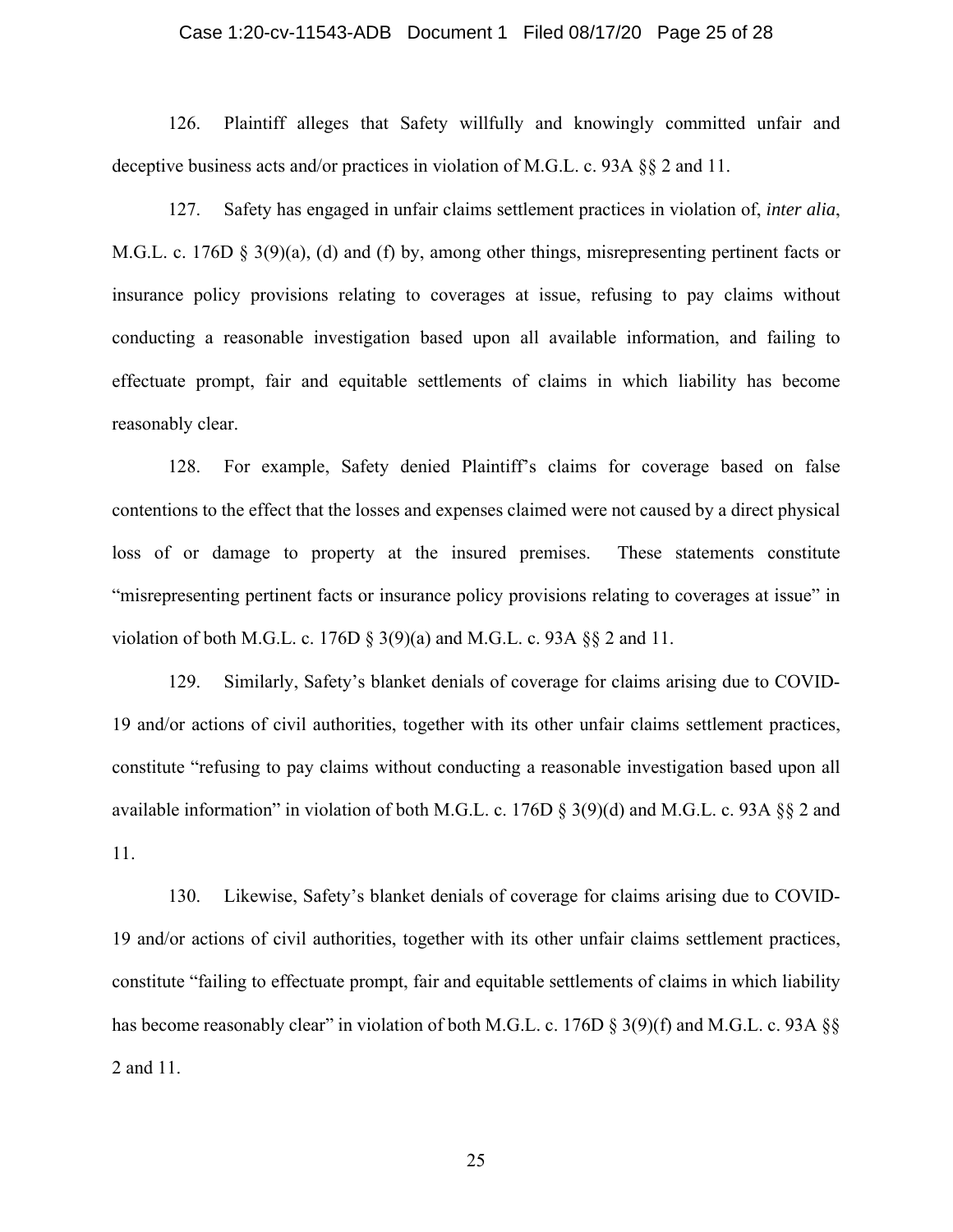## Case 1:20-cv-11543-ADB Document 1 Filed 08/17/20 Page 26 of 28

131. As a result of these violations, which occurred primarily and substantially within the Commonwealth of Massachusetts, Plaintiff and other members of the Class were injured by suffering insured losses for which Safety has refused to provide coverage.

132. These acts and practices are unfair and deceptive in material respects, offend public policy, are immoral, unethical, oppressive and unscrupulous and violate M.G.L. 176D § 3(9) and M.G.L. c. 93A § 2. These acts and practices also violate 940 C.M.R. § 3.05, which provides, *inter alia*, that "[n]o claim or representation shall be made by any means concerning a product which directly, or by implication, or by failure to adequately disclose additional relevant information, has the capacity or tendency or effect of deceiving buyers or prospective buyers in any material respect."

133. As a direct and proximate result of Safety's unfair and deceptive acts and practices, Plaintiff and the Class have suffered injury.

134. Plaintiff and other members of the Class would not have incurred these losses if Safety had not engaged in acts and practices that were unfair and deceptive.

135. Based on the foregoing, Plaintiff and the other members of the Class are entitled to all remedies available pursuant to M.G.L c. 93A, including, but not limited to, refunds, actual damages, double or treble damages, attorneys' fees and other reasonable costs.

136. Pursuant to M.G.L. c. 231, § 6B, Plaintiff and other members of the Class are further entitled to pre-judgment interest as a direct and proximate result of Safety's wrongful conduct. The amount of damages suffered as a result is a sum certain and capable of calculation and Plaintiff and other members of the Class are entitled to interest in an amount according to proof.

#### **PRAYER FOR RELIEF**

WHEREFORE, Plaintiff respectfully request that the Court enter judgment in his favor and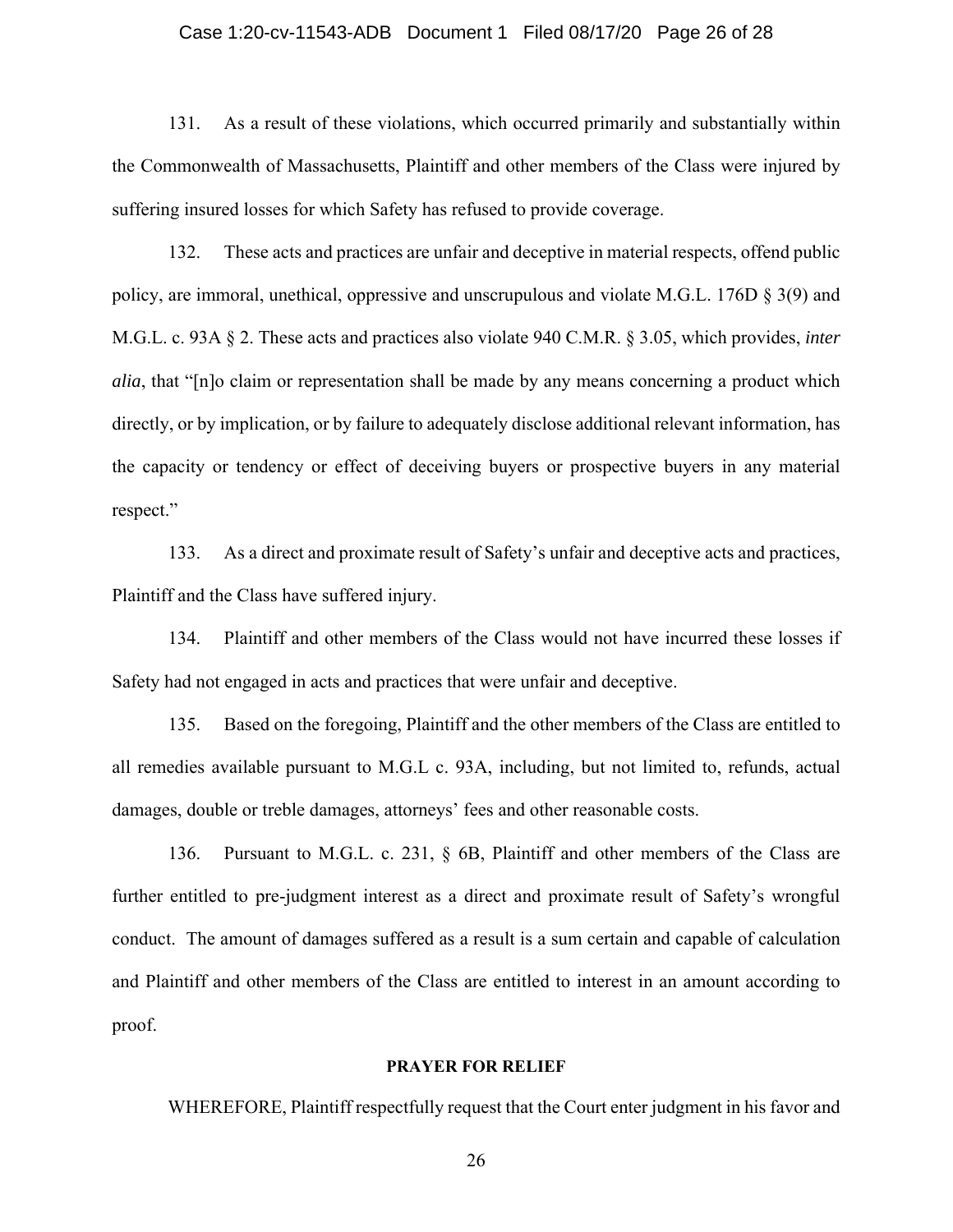against Safety, as follows:

- A. Entering an order certifying the proposed Classes, designating Plaintiff as Class representative, and appointing Plaintiff's undersigned attorneys as Counsel for the Classes;
- B. Entering declaratory judgments on Counts I, III and V in favor of Plaintiff and the members of the Business Income Coverage Class, Extra Expense Coverage Class and Civil Authority Coverage Class providing that:
	- i. All Business Income, Extra Expense and Civil Authority losses and expenses incurred and sustained based on the facts and circumstances set forth above are insured and covered losses and expenses under Plaintiff's Policy and Class members' policies; and
	- ii. Safety is obligated to pay for the full amount of the Business Income, Extra Expense and Civil Authority losses and expenses sustained and incurred, and to be sustained and incurred, based on the facts and circumstances set forth above as insured and covered losses and expenses under Plaintiff's Policy and Class members' policies;
- C. Entering judgments on counts II, IV and VI in favor of Plaintiff and the members of the Business Income Coverage Class, Extra Expense Coverage Class and Civil Authority Coverage Class, entering judgment on count VII in favor of the Class, and awarding actual, double, treble and/or other statutory damages in amounts to be determined at trial, as applicable;
- D. Entering an order requiring Safety to pay both pre- and post-judgment interest on any amounts awarded;